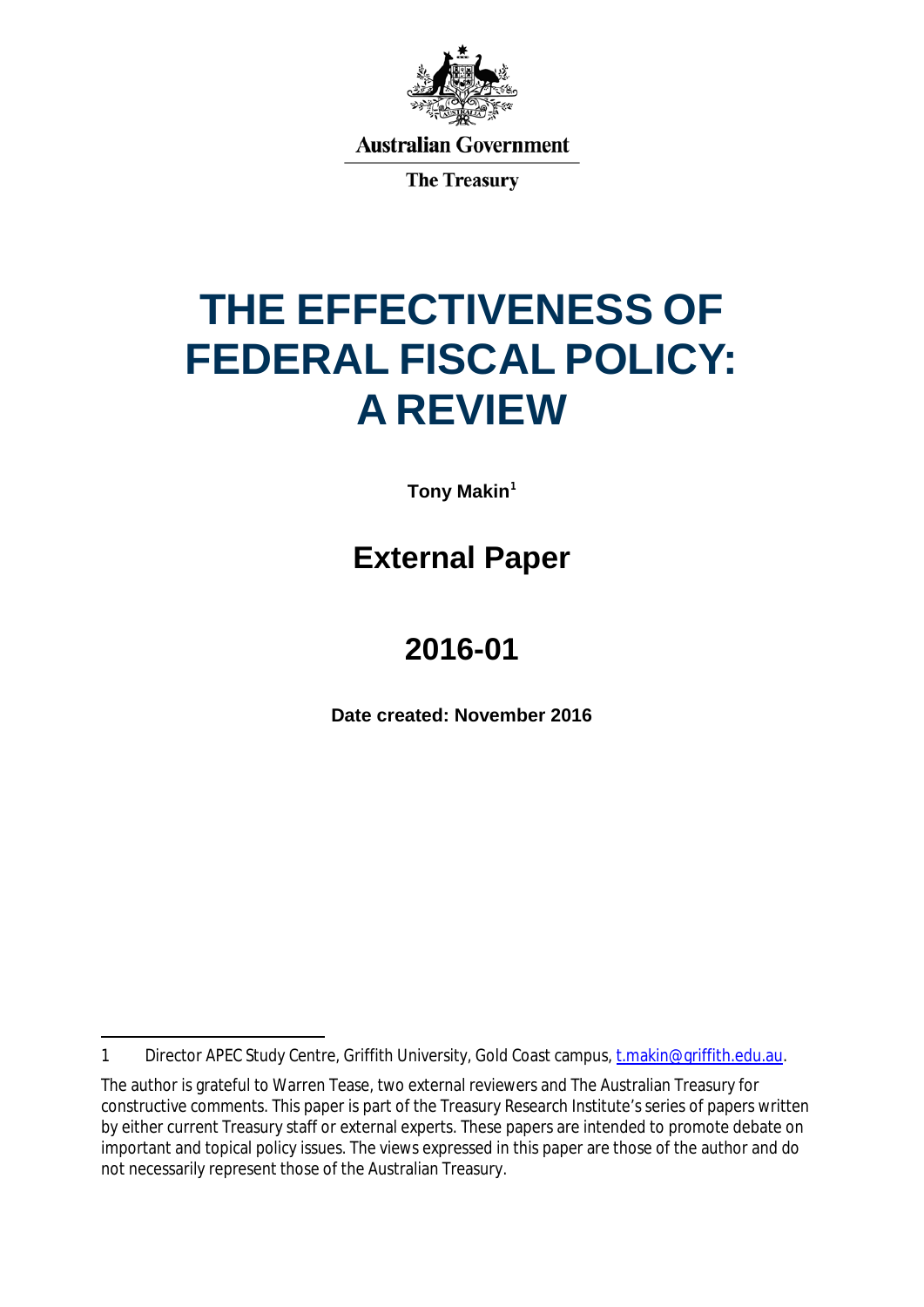#### © Commonwealth of Australia 2016

#### ISBN 978-1-925504-14-9

This publication is available for your use under a [Creative Commons BY Attribution 3.0 Australia](http://creativecommons.org/licenses/by/3.0/au/deed.en) licence, with the exception of the Commonwealth Coat of Arms, the Treasury logo, photographs, images, signatures and where otherwise stated. The full licence terms are available from [http://creativecommons.org/licenses/by/3.0/au/legalcode.](http://creativecommons.org/licenses/by/3.0/au/legalcode)



Use of Treasury material under a [Creative Commons BY Attribution 3.0 Australia](http://creativecommons.org/licenses/by/3.0/au/deed.en) licence requires you to attribute the work (but not in any way that suggests that the Treasury endorses you or your use of the work).

#### *Treasury material used 'as supplied'*

Provided you have not modified or transformed Treasury material in any way including, for example, by changing the Treasury text; calculating percentage changes; graphing or charting data; or deriving new statistics from published Treasury statistics — then Treasury prefers the following attribution:

*Source: The Australian Government the Treasury*

Derivative material

If you have modified or transformed Treasury material, or derived new material from those of the Treasury in any way, then Treasury prefers the following attribution:

*Based on The Australian Government the Treasury data*

#### **Use of the Coat of Arms**

The terms under which the Coat of Arms can be used are set out on the It's an Honour website (see [www.itsanhonour.gov.au\)](http://www.itsanhonour.gov.au/)

#### **Other uses**

Enquiries regarding this licence and any other use of this document are welcome at:

Manager Media Unit The Treasury Langton Crescent Parkes ACT 2600 Email: [medialiaison@treasury.gov.au](mailto:medialiaison@treasury.gov.au)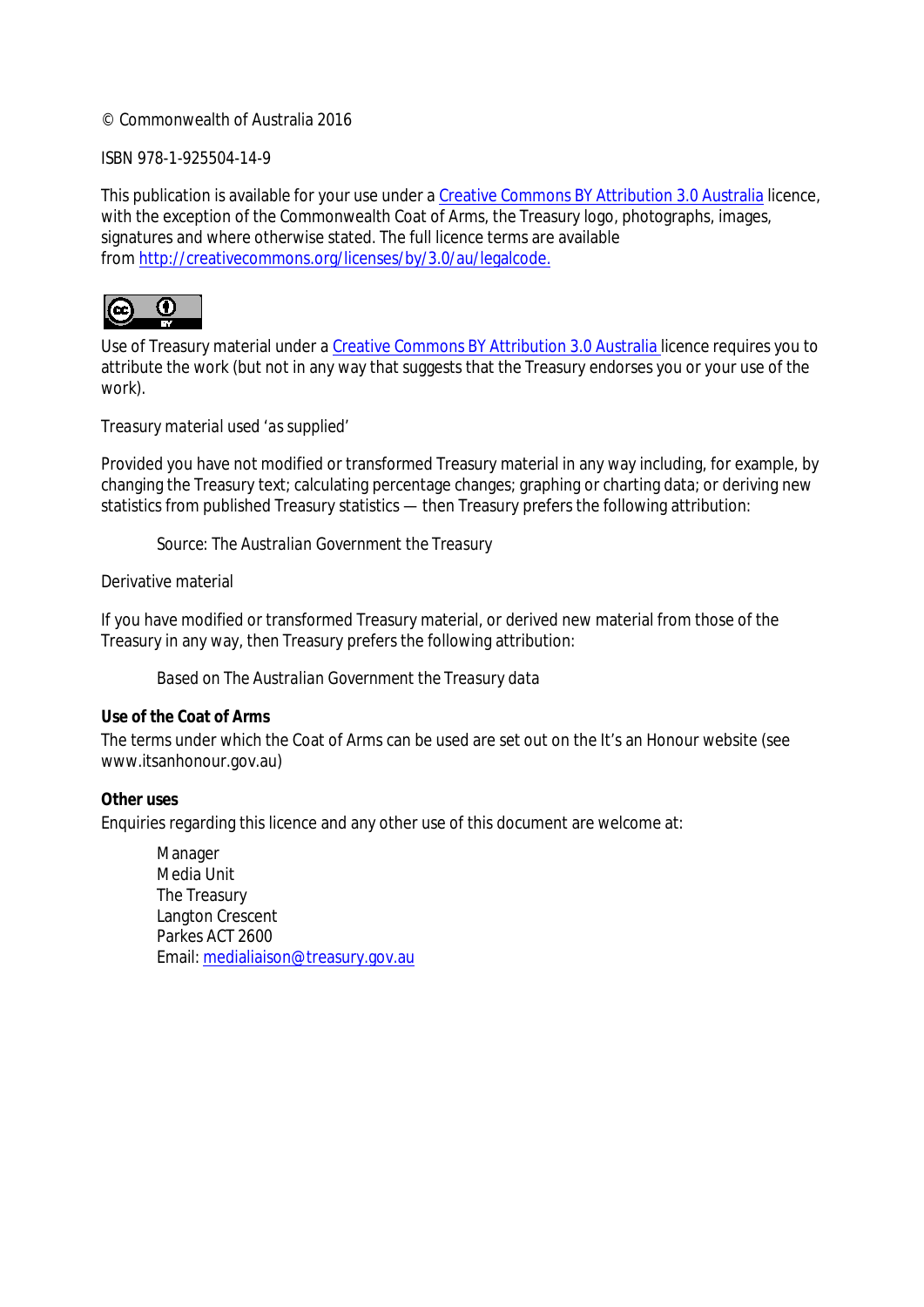# **EXECUTIVE SUMMARY**

Australia has experienced one of the fastest rises in public debt in the world since the Global Financial Crisis (GFC) and federal budget deficits have persisted for longer than previous fiscal stimulus episodes in the 1980s and 1990s. Subsequent fiscal repair has also been weaker and less than in the United States, United Kingdom, New Zealand and the Euro area.

This paper briefly introduces a range of alternative perspectives on the efficacy of fiscal stimulus as a macroeconomic policy instrument, including the loanable funds, Mundell-Fleming, dependent economy, Ricardian and intergenerational equity approaches. Each of these perspectives suggest fiscal stimulus has damaging offsetting effects that eventually minimise or neutralise its effectiveness in stabilising national income and employment.

The paper then examines how effective Australia's fiscal stimulus response to the GFC proved to be given the economy's robust banking system, floating exchange rate, openness to international trade and capital flows, and dependence on mineral exports to Asia. What prevented Australia from experiencing a technical recession at the critical juncture in 2008-09 was a combination of lower interest rates, a major exchange rate depreciation, strong foreign demand for mining exports, especially from China, and a then more flexible labour market.

There is no evidence fiscal stimulus benefited the economy over the medium term. Largely implemented after the worst of the GFC had passed, fiscal stimulus countered the effectiveness of monetary policy by keeping market interest rates higher than otherwise and therefore contributed to a strong exchange rate. This worsened Australia's international competitiveness and damaged industries in the internationally exposed sector, particularly manufacturing.

Although Australia's federal public debt to GDP ratio at close to 30 per cent is not high by OECD standards, it has been one of the fastest growing in the world. Unlike other advanced economies, it is mostly owed to foreign bondholders and has become a significant component of Australia's total foreign debt, unmatched by domestic asset accumulation. Public debt interest now exceeds budgetary outlays on each of the following programs — the Pharmaceutical Benefits Scheme, unemployment benefits, higher education and foreign aid — and could reach 1 per cent of GDP by 2020 on present fiscal settings.

The servicing cost on foreign debt incurred to fund unproductive budgetary outlays is a net drain on national income and future budgets, and could potentially spark a vicious circle of deficits and debt requiring emergency fiscal remedies if higher world interest rates combine with an interest risk premium arising from a credit rating downgrade.

Higher interest rates would also lower private investment, reducing potential future national income. Reducing foreign public debt would staunch the national income loss arising from public debt interest paid abroad. The scale of the fiscal consolidation effort required to improve the sustainability of federal public debt is around twice that currently projected.

Necessary fiscal consolidation focused on cutting government consumption would exert downward pressure on market interest rates in an environment where the influence of already low official interest rates has become constrained, lessen foreign investment in government bonds, lower the exchange rate, and hence lift international competitiveness. Fiscal repair can also be expected to lift business confidence, boost private investment and strengthen medium term economic growth.

For these reasons, reducing public debt should be a top priority of fiscal policy.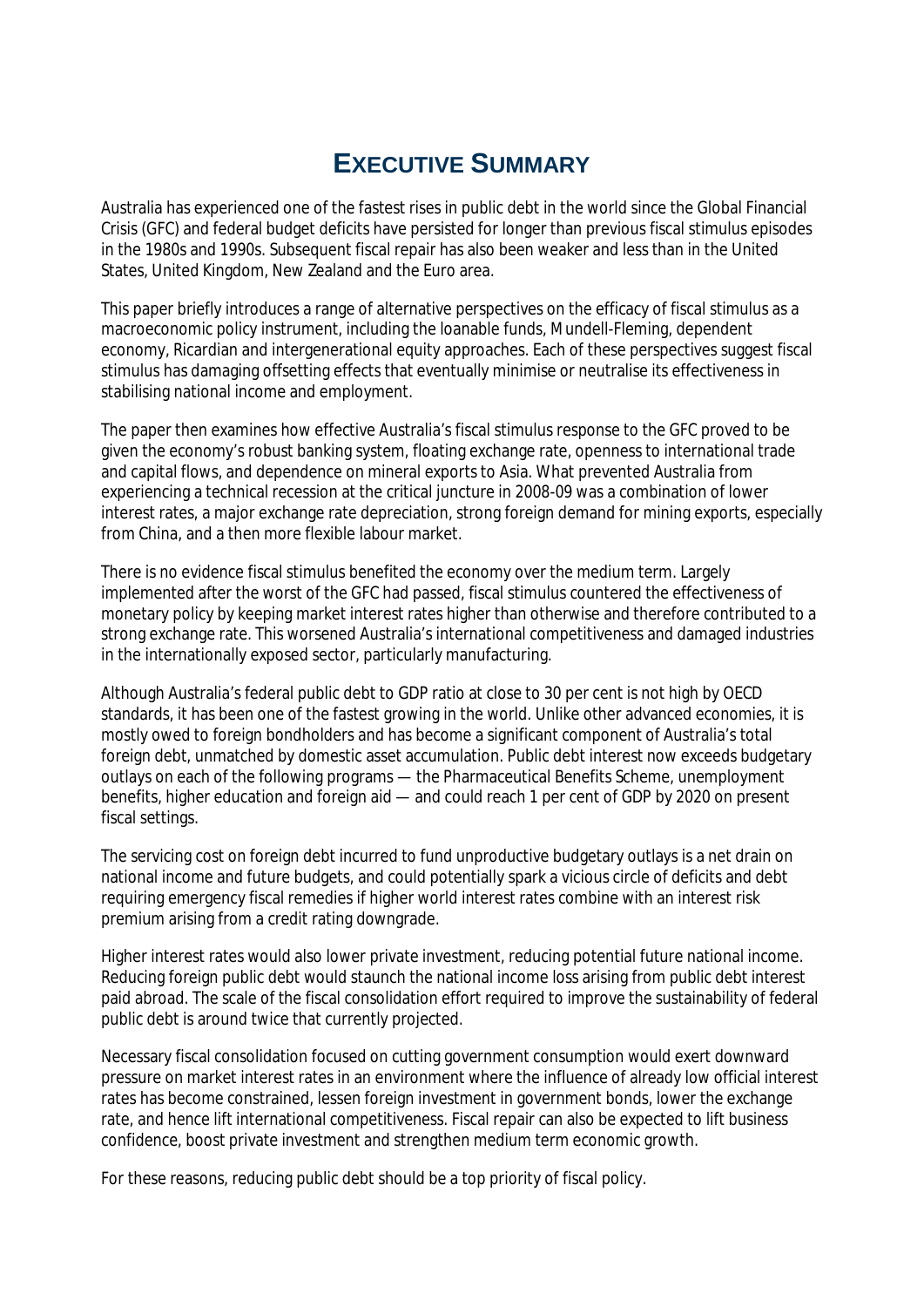### **1. INTRODUCTION**

Over the past half century successive federal governments have routinely deployed fiscal policy to counter major economic downturns or recessions. Discretionary fiscal stimulus was implemented in the mid-1970s, early 1980s and early 1990s and, most ambitiously, in response to the GFC in 2008-10. Sizeable federal budget deficits emerged after each of the fiscal stimulus episodes as shown in Figure 1, the largest reaching 4.2 per cent of GDP in 2008-09, just above the 4.1 per cent deficit in 1992-93.

A notable historical exception was the Asian Crisis 1997-98, the first major geofinancial crisis in the financial globalisation era that began in the 1980s. There was no discretionary fiscal response to this external financial shock and monetary policy and the exchange rate successfully insulated the economy from recession.

Australia has also experienced one of the fastest rises in public debt in the world since the GFC with the budget deficits since on track to be the most persistent. Meanwhile, fiscal consolidation since then has fallen well short of that achieved in the 1980s and 1990s under former Treasurers Keating and Costello and budgetary repair has been weaker than in the United States, United Kingdom, New Zealand and the Euro area.

Major discretionary fiscal expansions engineered by past federal governments have not been adequately evaluated ex post. This is both puzzling and concerning given the huge fiscal costs involved and the lack of consensus in the academic literature about the effectiveness of fiscal activism in theory and in practice.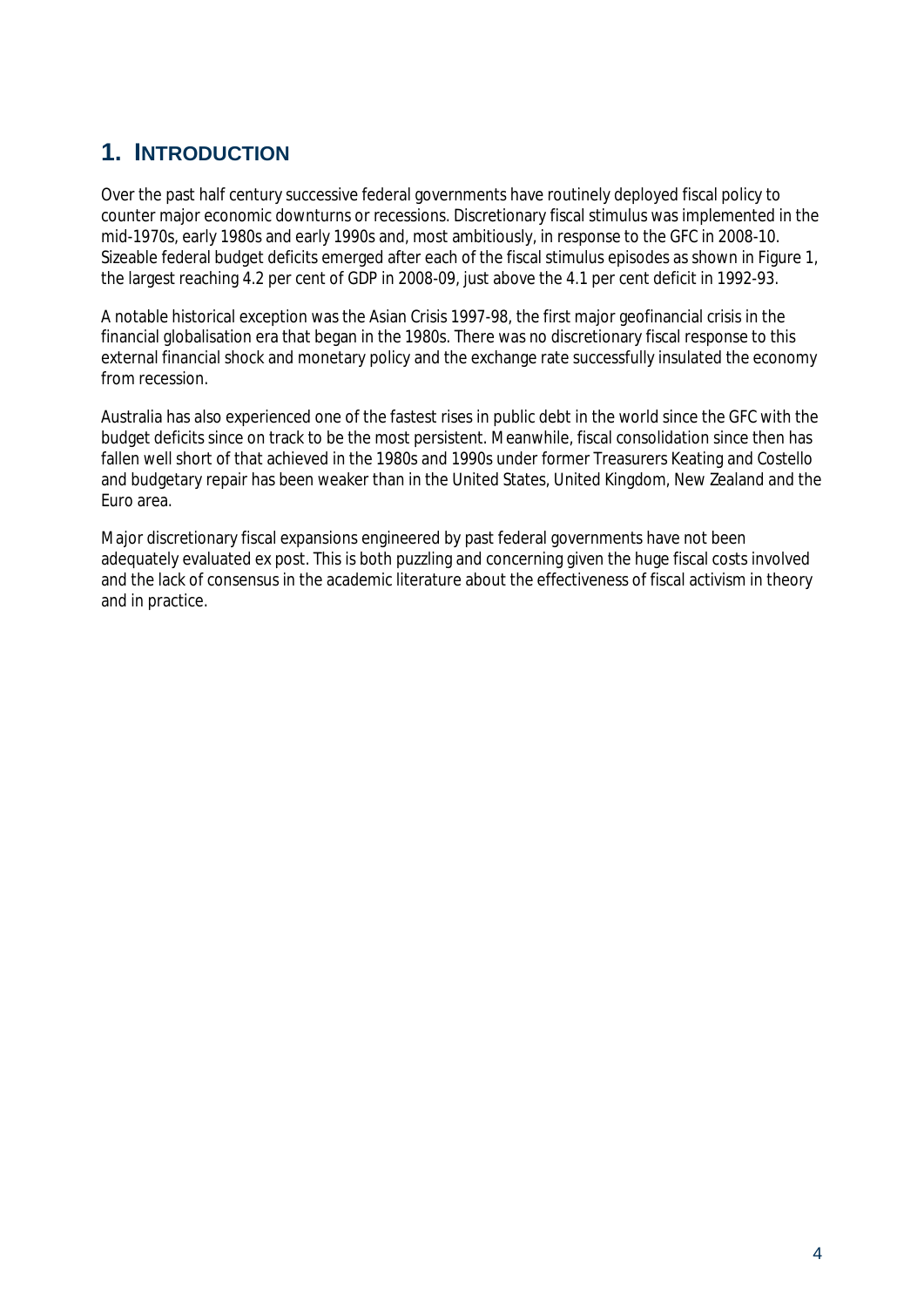



Source: Makin and Pearce (2016); based on data from Treasury Budget papers.

This paper next briefly canvasses alternative perspectives on the use of fiscal stimulus as a macroeconomic policy instrument. Section 3 then summarises the macroeconomic policy response to the GFC, focusing on the effectiveness of the 2008-12 federal fiscal stimulus. Section 4 examines the post GFC economic environment. Section 5 assesses the risks higher public debt poses in this context, and the fiscal consolidation needed to reduce federal public debt to sustainable levels. Section 6 highlights the macroeconomic benefits of budget repair focused on cutting government consumption in the medium to longer term. Finally, the paper concludes that reducing public debt should be the number one priority of fiscal policy.

### **2. PERSPECTIVES ON FISCAL STIMULUS**

The role and effectiveness of fiscal policy remains a controversial topic, with ongoing debate centred on its effectiveness as a stabilisation instrument and the macroeconomic significance of public debt. Prior to the GFC, monetary policy was considered the most effective macroeconomic policy instrument for managing aggregate demand in the short run, less handicapped by lags than fiscal policy which was better assigned to longer term goals.

Fiscal stimulus in response to the GFC was inspired by the ideas of Depression-era economist John Maynard Keynes, which justify fiscal activism as a means of reducing unemployment, even though in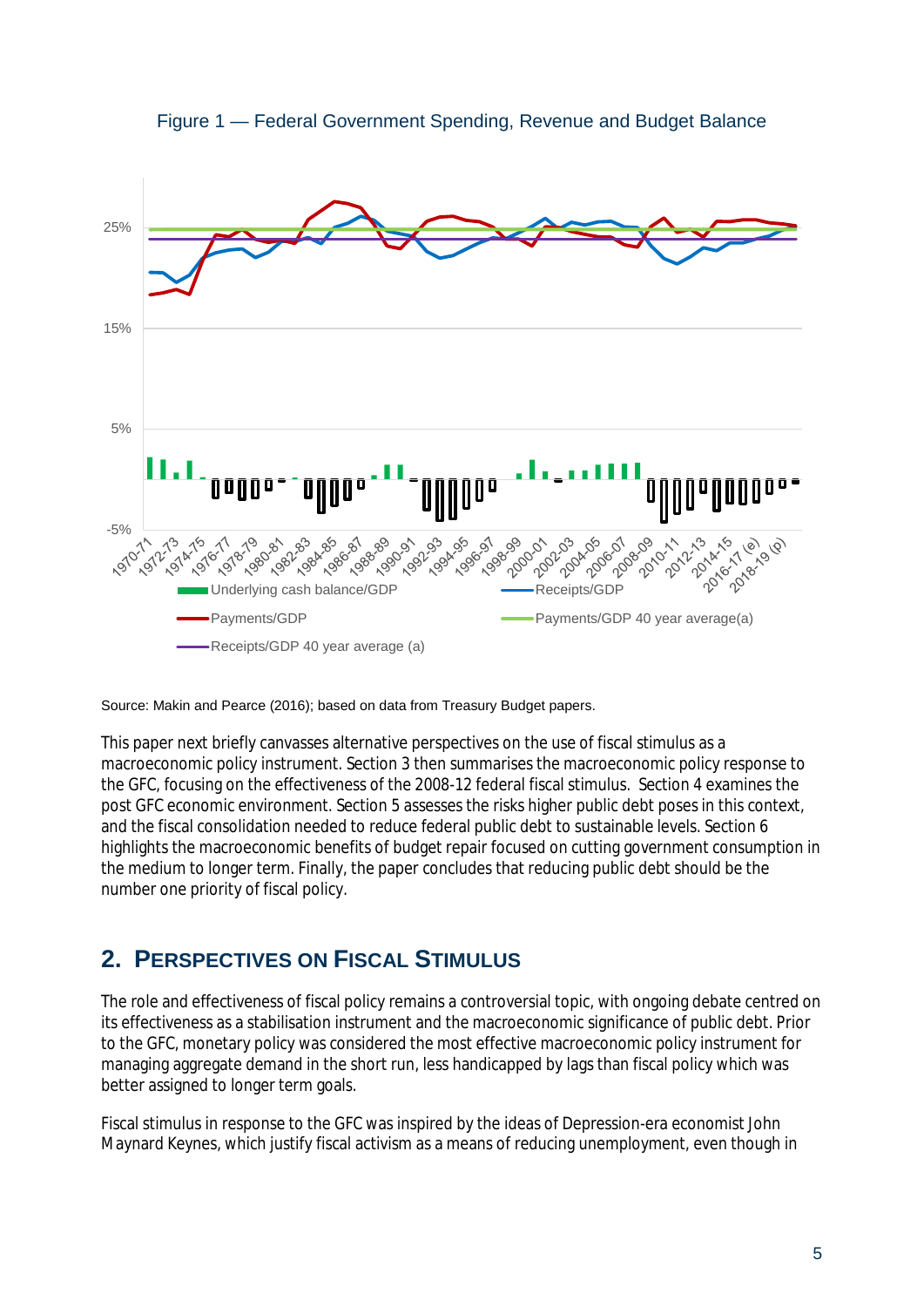the academic literature, fiscal activism had been discredited in preceding decades by the Monetarist and New Classical schools.<sup>[2](#page-5-0)</sup>

Keynes' General Theory (1936) was not general in its original form and was premised on a set of Depression conditions including a flawed banking system, a liquidity trap (interest rates near zero), ongoing deflation, and a prolonged collapse in international trade, none of which Australia suffered at the time of the GFC. Keynes' disciples in the 1940s and 1950s credited fiscal expansion with saving western capitalism.

Yet later critics of Keynesianism have argued it was not fiscal activism that ended the Great Depression, but that it was prolonged, especially in the United States, by a contraction of liquidity, policy induced investment uncertainty, and a large scale retreat to international trade protectionism. Crude Keynesian theory also assumes economies are closed to international trade and capital flows when, on the contrary, Australia is heavily reliant on exports and imports and foreign funds to finance its domestic investment.

More fundamentally, Keynesian fiscal theory neglects the consequences of large budget deficits and rising public debt. In contrast, all theoretical counterarguments to Keynesian theory hinge on the negative repercussions that budget deficits and public debt have on the wider economy. The main alternative perspectives are summarised below.

- 1. In the classic loanable funds approach, fiscal stimulus crowds out private investment because the take up of public debt instruments, including by commercial banks, diverts funds from more productive private investment. The open economy extension of this approach provides a rationale for the twin deficits hypothesis. To the extent that fiscal stimulus increases government or private spending, it reduces national saving relative to investment, which raises foreign borrowing and widens the current account deficit. $3$
- 2. According to the Mundell-Fleming approach if the government implements a relatively large fiscal stimulus in an open economy like Australia with a floating exchange rate, there is upward pressure on domestic interest rates, foreign capital pours in to purchase bonds issued to fund the budget deficit, and the nominal and real exchange rates appreciate. [4](#page-5-2) Exchange rate appreciation worsens international competitiveness, reducing exports and raising imports, thereby crowding out net exports. Hence, this perspective provides another rationale for the 'twin deficits hypothesis.'

Not only does this framework imply using fiscal stimulus is relatively ineffective, it pits fiscal policy against monetary policy as a stabilisation instrument. See Box 1.

<span id="page-5-0"></span> $\overline{a}$ 2 See for instance Lucas and Sargent (1979).

<span id="page-5-1"></span><sup>3</sup> Chinn and Prasad (2003), Makin and Narayan (2013) and Makin, Narayan and Narayan (2014) provide evidence in support of the link between the fiscal and external deficits.

<span id="page-5-2"></span><sup>4</sup> Born et al (2013) and Ilzetzki et al (2013) provide evidence in support of the Mundell-Fleming approach.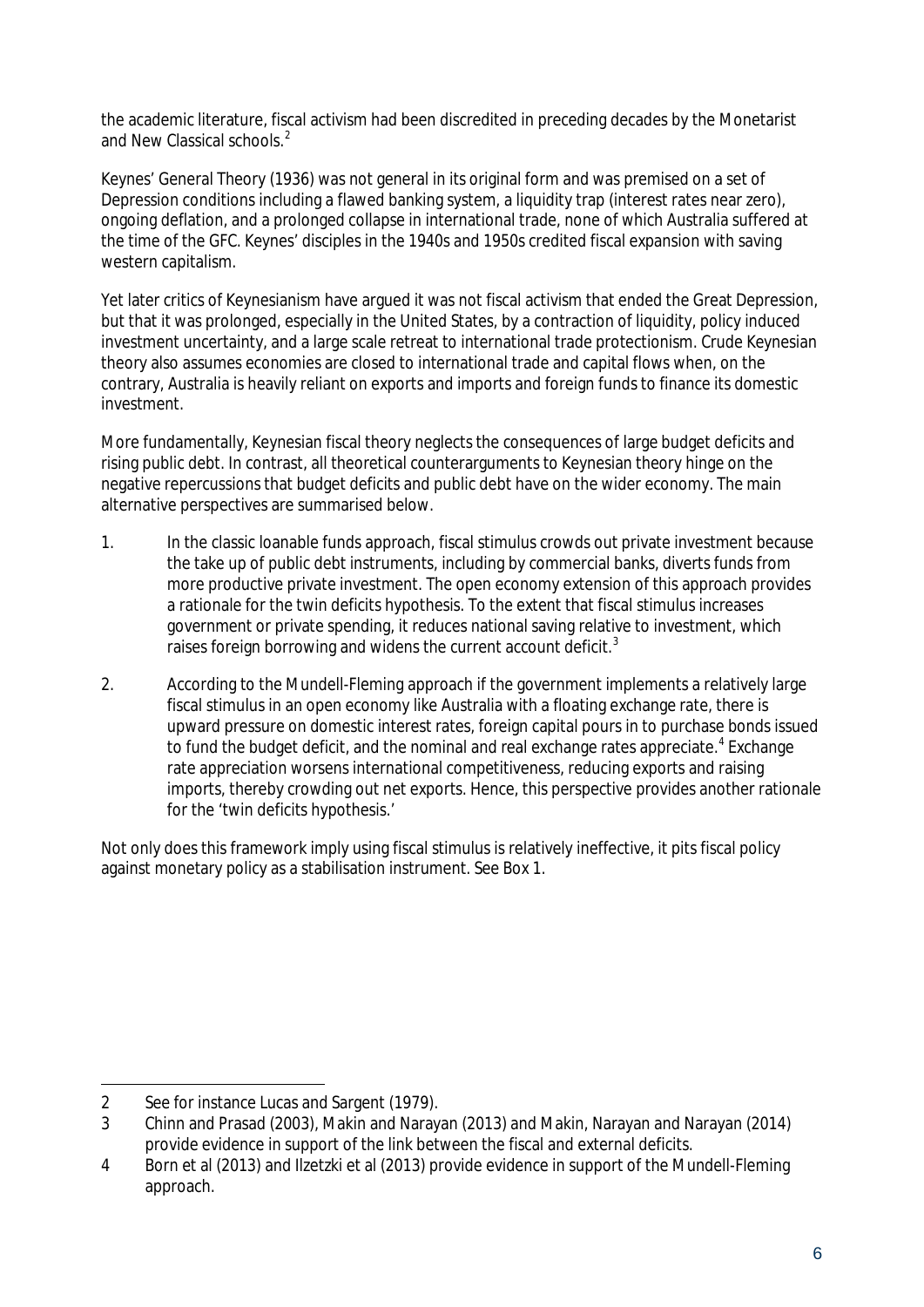Box 1- Fiscal versus Monetary Stimulus as a Short Run Stabilisation Instrument How fiscal stimulus works against monetary stimulus in an open economy like Australia can be illustrated with reference to Figure B1. This textbook framework depicts equilibrium in the real sector of the economy, reflected in the AD schedule, and equilibrium in the monetary sector, reflected in the MM schedule.<sup>[5](#page-6-0)</sup> Presume in the wake of an external shock like the GFC that the economy's GDP, shown as YC, is initially at an equilibrium below the full employment level of GDP, shown as YF.



well targeted, and assuming no Ricardian effects, the AD schedule shifts rightward to raise GDP from YC to the full employment level of GDP at YF. However, in the process, upward pressure would be exerted on domestic interest rates and so the exchange rate appreciates, rising from EC to EF. This crowds out net exports, consistent with the 'twin deficits' hypothesis.<sup>[6](#page-6-1)</sup> If instead of fiscal stimulus, monetary policy was sufficiently eased, the MM schedule reflecting domestic liquidity conditions, shifts right. Interest rates fall causing capital outflow, and the exchange rate depreciates from EC to EM. From the recessed level of GDP, YC, full employment national income can therefore in theory be restored to YF solely by expansionary monetary policy improving international competitiveness via sustained real exchange rate depreciation.

3. The relationship between budget and trade (and current account) deficits can also be explained with reference to the dependent economy approach based on the dichotomy between internationally tradable and non-tradable goods and services.[7](#page-6-2) The real exchange

rate is here defined as the relative price of non-tradables to tradables,  $R = \frac{N}{N}$  $R = \frac{P_N}{P_T}$ . A rise in this ratio worsens international competitiveness.

 $\overline{a}$ 

<span id="page-6-0"></span><sup>5</sup> Makin (2017) derives this framework.

<span id="page-6-1"></span><sup>6</sup> If, as often assumed, capital mobility is perfect, the MM schedule is vertical and fiscal stimulus has no net effect on GDP. Hence government spending fully crowds out net exports.

<span id="page-6-2"></span><sup>7</sup> This approach was pioneered by Australian economists Swan (1956) and Salter (1960).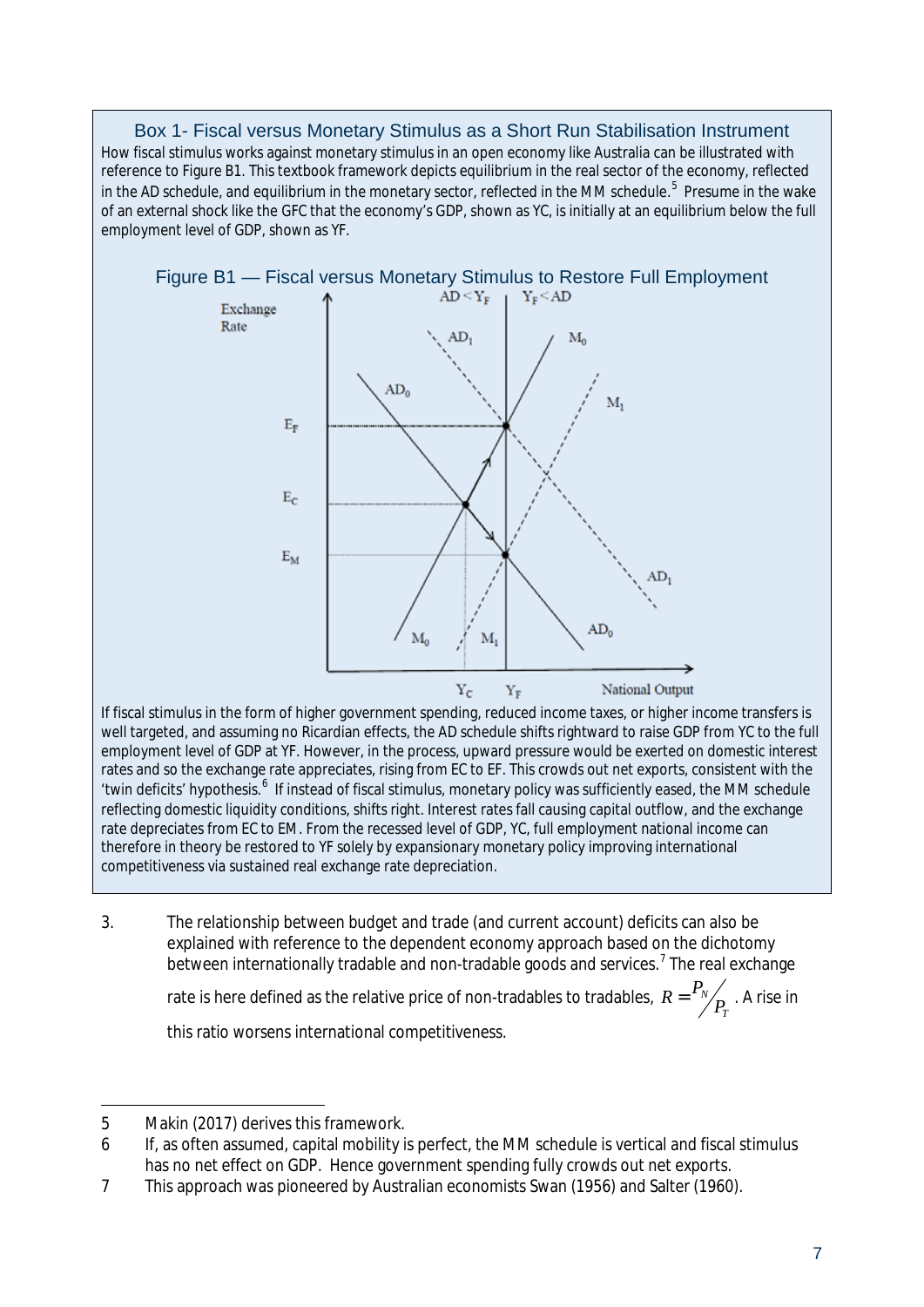Higher government spending, other things the same, increases demand for domestically produced goods and services that are not internationally tradable. Examples are increased public spending on the provision of social welfare, health, general public services or school halls. Such spending raises the prices of non-tradable goods and services in the economy, relative to the prices of internationally tradable goods and services. This appreciates the real exchange and worsens competitiveness, which draws resources away from the tradable sector, again crowding out net exports. $^8$  $^8$ 

- 4. Fiscal stimulus also has implications for household and business confidence. It supposedly counters the effects of a sharp fall in household and business confidence that Keynes termed "animal spirits". Yet, there is a contradiction in this argument insofar as business confidence is subsequently negatively affected by the uncertainty that fiscal deficits, and how they will be repaired, creates. Such 'regime uncertainty' is inimical to asset price recovery, private investment and future economic growth.<sup>[9](#page-7-1)</sup>
- 5. Relatedly, from a longer term perspective, Ricardian Equivalence proposes that the prospect of increased income taxation to repay future public debt stemming from stimulus-induced budget deficits crowds out private consumption as households save more to meet future tax liabilities. On the other hand, households are likely to save less if budget surpluses imply tax cuts.<sup>[10](#page-7-2)</sup> In a similar way, business wary of future tax obligations may retain more earnings for this purpose instead of investing.
- 6. Finally, there is the intergenerational equity argument focused on the public debt legacy that stems from fiscal stimulus. This perspective simply proposes that it is unfair for future generations to repay the public debt incurred by the present generation via higher future taxes or cuts in government services.<sup>[11](#page-7-3)</sup>

If fiscally induced domestic spending raises national output by more than the spending itself, so-called fiscal multipliers are greater than unity and fiscal stimulus can be deemed effective, at least in the short run. Many studies premised on Keynesian assumptions and behavioural relationships have estimated multipliers since the crisis using different econometric techniques with mixed results.<sup>[12](#page-7-4)</sup> Most show some positive effect in the short run, though in the longer run multipliers can turn negative when taxes rise to repair the budget deficit.  $^{\text{13}}$  $^{\text{13}}$  $^{\text{13}}$ 

The above theoretical perspectives suggest multipliers which measure the extent to which a cut in either taxes, increase in transfers, or rise in spending leads to a rise in national income are small, zero or even negative.

<span id="page-7-0"></span> $\overline{a}$ 8 Makin and Ratnasiri (2015) provides evidence that government spending has been the most significant factor worsening Australia's competitiveness by this measure.

<span id="page-7-1"></span><sup>9</sup> See Higgs (1997) for related discussion.

<span id="page-7-2"></span><sup>10</sup> Makin and Narayan (2010) provide evidence of public-private saving offset in Australia from 1980 to 2008 between 0.7 and near unity.

<span id="page-7-3"></span><sup>11</sup> Buchanan (1958) elaborates.

<span id="page-7-4"></span><sup>12</sup> See Auerbach et al (2010), Auerbach and Gorodnihenko (2013), Cogan et al (2010) Nickel and Tudyka (2014) and Heim (2016) amongst many other empirical papers.

<span id="page-7-5"></span><sup>13</sup> See for instance Mountford and Uhlig (2009), Uhlig (2010), and Guest and Makin (2014).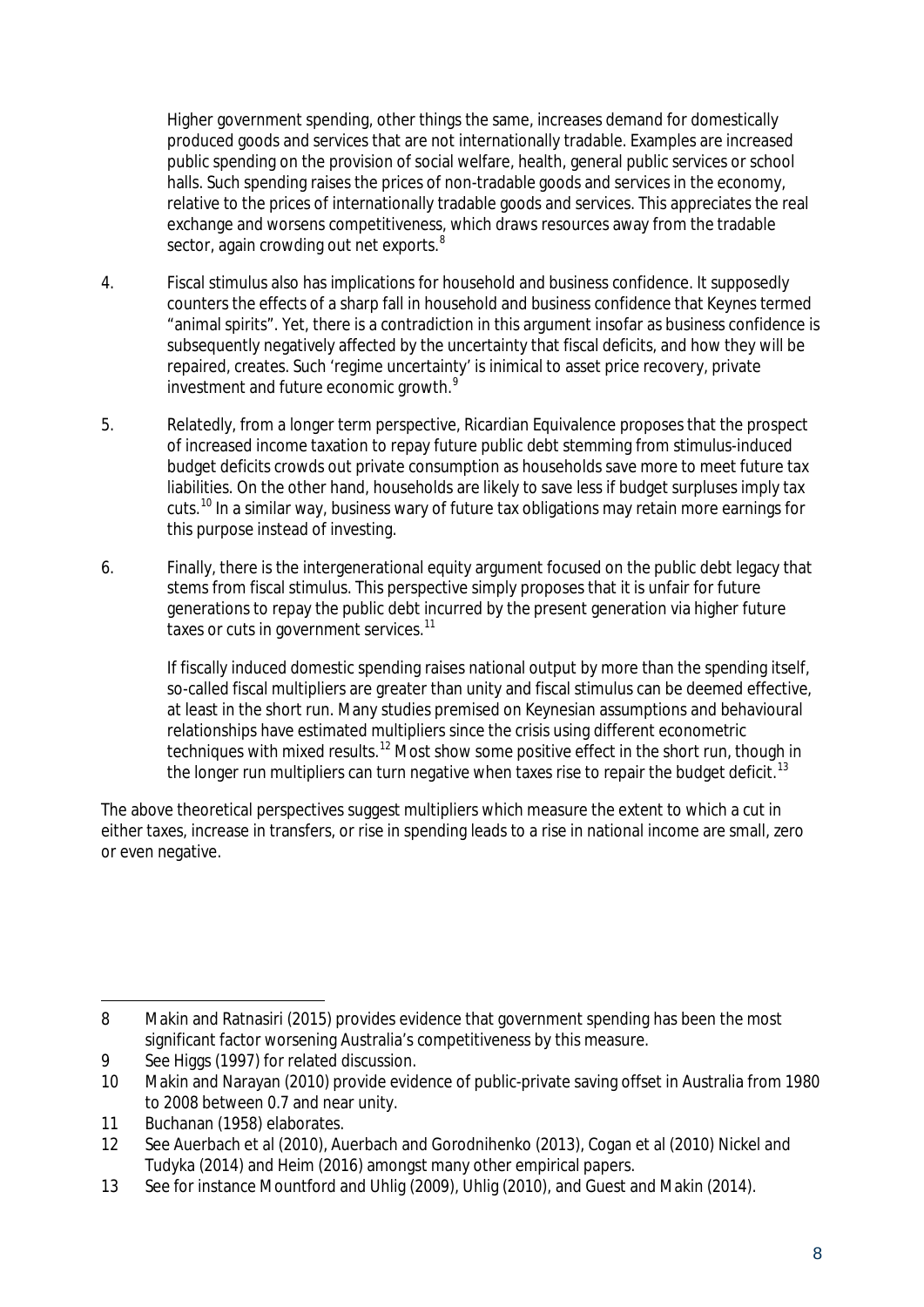# **3. THE MACROECONOMIC POLICY RESPONSE TO THE GFC**

#### 3.1 The Global Financial Crisis

The collapse of Lehman Brothers bank on Wall Street in September 2008 precipitated the financial storm that became known as the Global Financial Crisis with commercial banks in North Atlantic economies at its epicentre.<sup>[14](#page-8-0)</sup> Australia's banking system remained relatively sound throughout the crisis, greatly assisted by necessary federal government intervention to underwrite deposits and bank borrowing. This was in contrast to the systemic banking problems in the United States and within the banking sectors of the United Kingdom and numerous European economies. Equity values, commodity prices and the Australian dollar all fell sharply in response to the external shock.

The crisis was initially transmitted from North Atlantic economies to the Australian economy through Australia's highly internationally integrated financial markets and collapse in non-mining investment rather than via a slump in demand for exports. The United States and United Kingdom, the only non-Asian trading partners in Australia's top ten export destinations, accounted for less than 10 per cent of the economy's total exports.

The subsequent domestic impact of the asset price collapse on investment and the real economy was severest in the December quarter of 2008 and March quarter of 2009. There was a fall in hours worked throughout the GFC episode and unemployment peaked at 5.8 per cent, much lower than the 10 per cent unemployment reached in the United States, and considerably below unemployment rates in previous recessions. This reflected the high degree of labour market flexibility at the time. See Figure 2.





Source: Australian Bureau of Statistics, Australian National Accounts, Cat 5206.0

At the time of the GFC, the mining sector was experiencing an unprecedented boom driven by strong demand from Australia's Asian trading partners, especially China. This greatly boosted mining investment and employment, mineral exports, national income, and state and federal government revenues.

<span id="page-8-0"></span> $\overline{a}$ 14 Taylor (2009) details underlying causes of the GFC.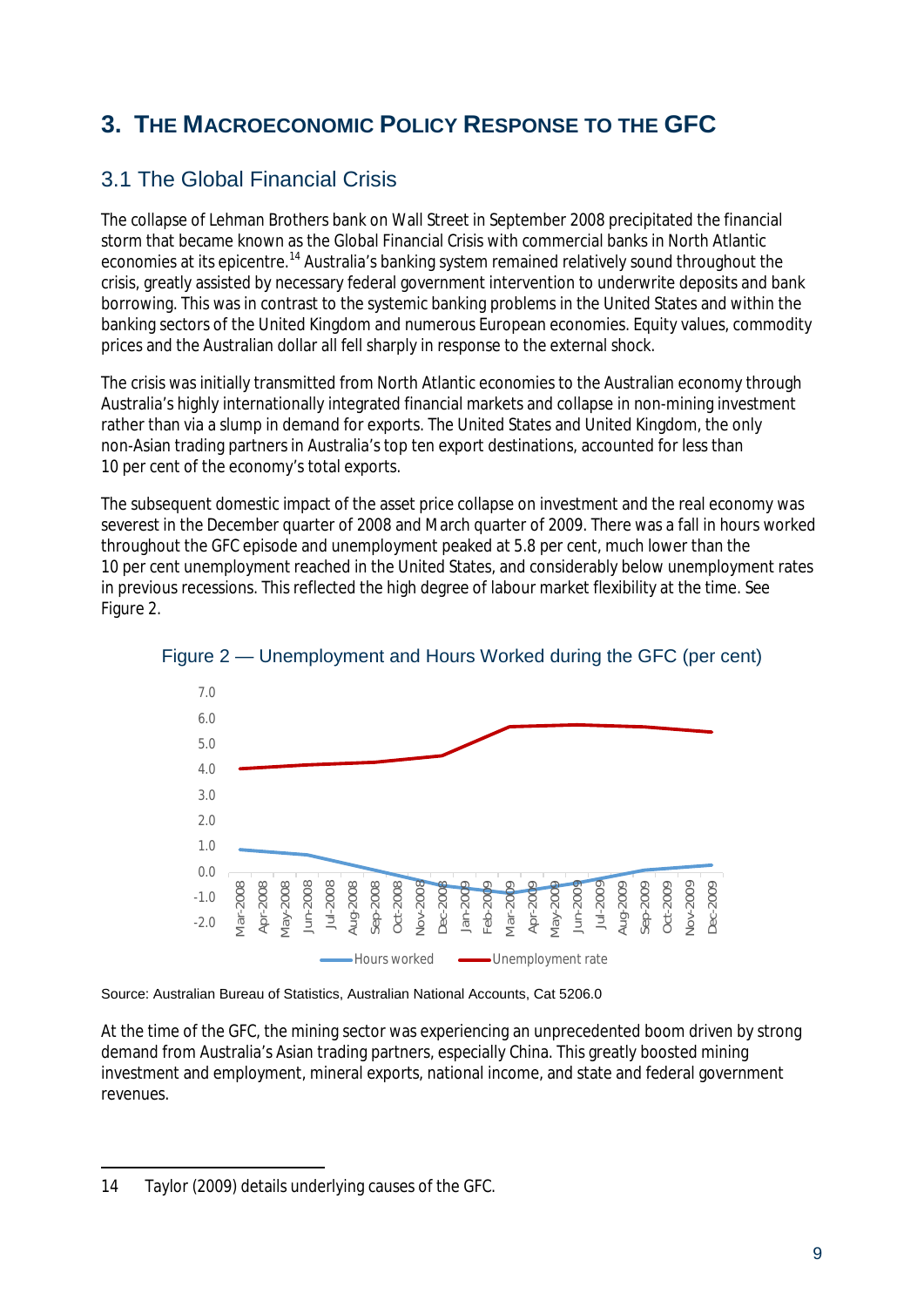Both monetary policy and fiscal policy were deployed to counter the real impact of the crisis. The Reserve Bank cut the official interest rate soon after the crisis hit by three per cent and the exchange rate depreciated substantially, by around a third against the US dollar, contributing to a sharp turnaround in international competitiveness. This large competitiveness gain boosted net exports, assisted by strong demand from China for Australia's coal and iron ore.

The GFC fiscal stimulus involved a mix of new public expenditure on school buildings, social housing, home insulation, limited tax breaks for business, and income transfers to select groups.<sup>[15](#page-9-0)</sup> Stimulus packages were announced and implemented in the December 2008, March 2009 quarters and ran into subsequent quarters. See Table 1 for details.

| <b>TOTAL</b>                                 | 28.46   | 27.93   | 21.27   | 10.07   |
|----------------------------------------------|---------|---------|---------|---------|
|                                              |         |         |         |         |
| COAG funding package                         | 3.50    | 1.78    | 2.23    | 3.57    |
| <b>COAG Reforms</b>                          | 3.50    | 1.78    | 2.23    | 3.57    |
| Infrastructure                               | 1.48    | 3.72    | 6.85    | 3.43    |
| Nation Building & Jobs Plan                  | 2.04    | 16.19   | 10.03   | 1.67    |
| Nation Building Package                      | 0.88    | 1.95    | 0.39    | $-0.19$ |
| <b>Economic Security Strategy</b>            | 0.12    | 0.07    | 0.00    | 0.00    |
| Direct Expenditure                           | 4.52    | 21.93   | 17.27   | 4.91    |
| Pensions                                     | 0.39    | 1.86    | 1.71    | 1.59    |
| Nation Building & Jobs Plan                  | 10.49   | 1.72    | 0.00    | 0.00    |
| <b>Economic Security Strategy</b>            | 9.55    | 0.65    | 0.07    | 0.00    |
| <b>Transfers</b>                             | 20.44   | 4.22    | 1.78    | 1.59    |
|                                              | 2008-09 | 2009-10 | 2010-11 | 2011-12 |
| Table 1 Major Fiscal Stimulus Measures (\$b) |         |         |         |         |

Source: Australian Government (2009)

 $\overline{a}$ 

These fiscal measures were credited with saving Australia from a technical recession, defined narrowly as two subsequent quarters of negative real GDP growth.<sup>[16](#page-9-1)</sup> However, fiscal stimulus induced foreign investors to take up newly issued relatively high yielding government bonds whose AAA credit rating further enhanced their appeal. This contributed to exchange rate appreciation and a subsequent competitiveness loss as Figure 3 suggests.

Worsened competitiveness in turn reduced the viability of substantial parts of manufacturing, including the motor vehicle sector. Treasury predicted in the 2009-10 Budget papers that, reflecting the stimulus

<span id="page-9-0"></span><sup>15</sup> The Building the Education Revolution (BER) program was the key element of the Nation Building package. See Makin and Humphries (2014) for further discussion.

<span id="page-9-1"></span><sup>16</sup> While no recession occurred according to the GDP(A) measure, GDP(P), GDP(E), real national income which accounts for the change in Australia's international purchasing power due to terms of trade fluctuations and real GDP per capita showed two successive quarters of negative growth.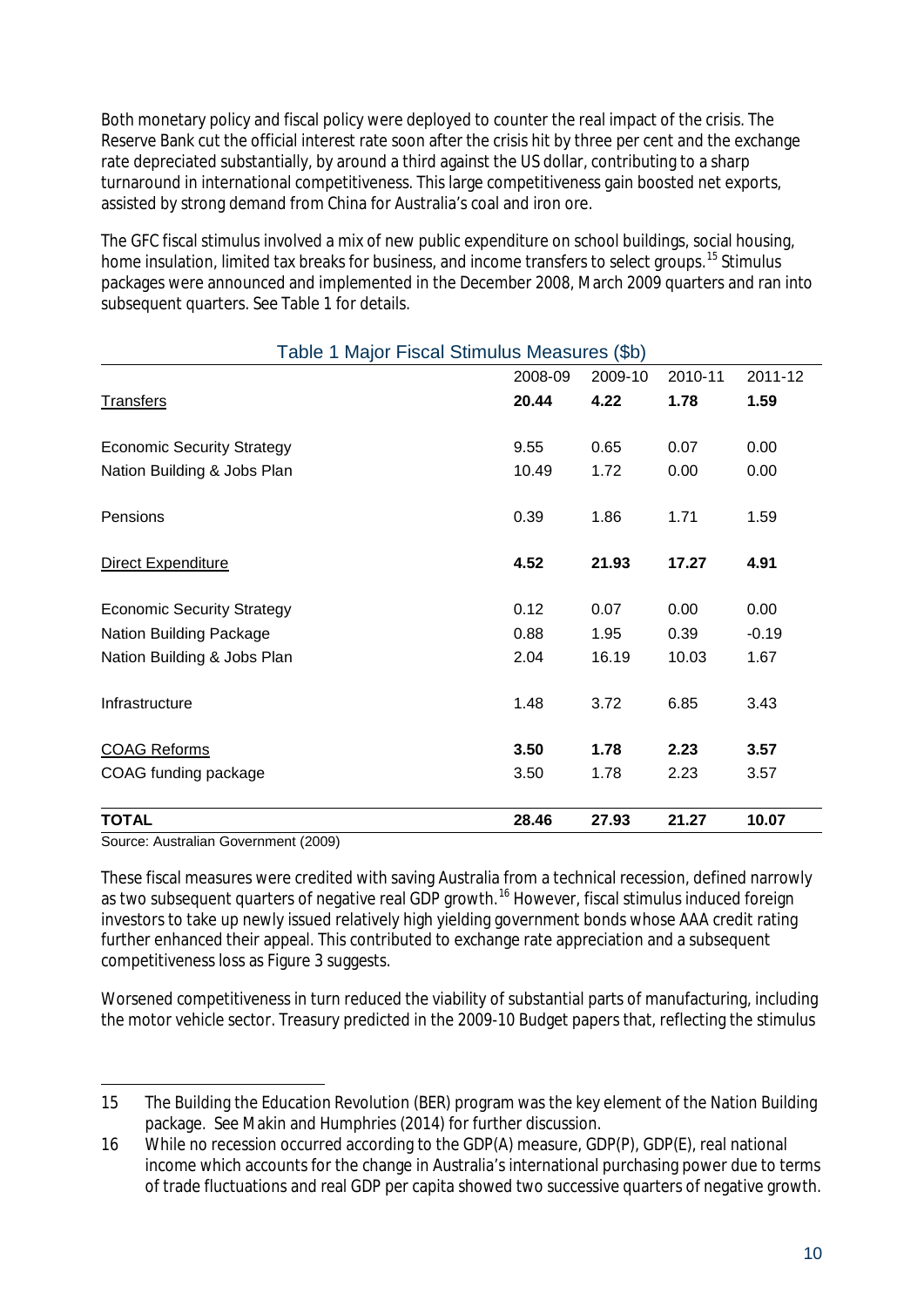spending, the economy would grow at an unrealistic 4.5 per cent in 2012-13, yet actual growth was only 2.4 per cent that year, and has averaged only 2.6 per cent since the GFC.



Figure 3 — Australia's GDP and Effective Exchange Rate, Mar 2008 — Dec2009

Source: Makin (2010); based on data from Australian Bureau of Statistics, Australian National Accounts, Cat 5206.0 and Reserve Bank of Australia Statistics, Table F15.

A closer examination of the expenditure measure of GDP reveals that in the March 2009 quarter net exports prevented this measure going negative after a negative December 2008 outcome. A trade balance turnaround, not higher household consumption buttressed by cash transfers and other government spending, was therefore mainly responsible for the positive March quarter GDP outcome and for Australia avoiding technical recession. See Figure 4.



Figure 4 — Contributions to GDP(E) 2008-10

Source: Australian Bureau of Statistics, Australian National Accounts, Cat 5206.0

Government spending continued to rise as a proportion of GDP yet only after the worst of the crisis had passed. This put upward pressure on interest rates and sustained the strong reversal of the exchange rate depreciation. Real exchange rate appreciation, strengthened by a rebound in commodity prices,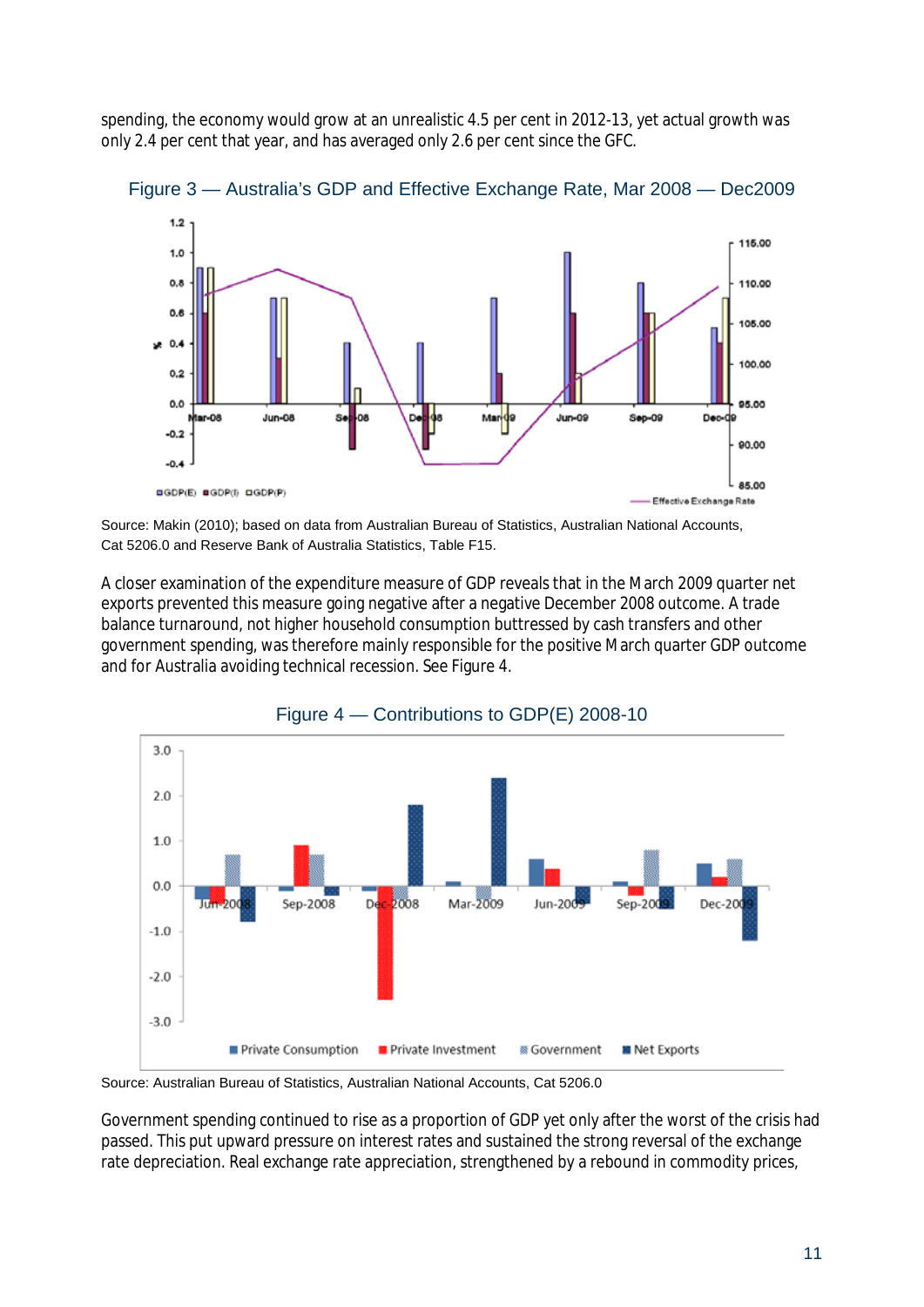was prolonged by historical standards post GFC and significantly above the long run average, as conveyed in Figure 5.

As predicted by the Mundell-Fleming and dependent economy approaches, this worsened industry competitiveness contributed to major job losses, not gains, in manufacturing and tourism. Also note from Figure 5 that the significant nominal depreciation at the height of the crisis only briefly brought the real exchange rate down to around its long run average.





Source: Reserve Bank of Australia (available at www.rba.gov.au/statistics)

### 3.2 Was Fiscal Stimulus Effective?

In sum, fiscal stimulus was not primarily responsible for saving the Australian economy from a narrowly defined recession in the March quarter of 2009, but a combination of lower interest rates, a major exchange rate depreciation, strong foreign demand for mining exports, especially from China, and a then more flexible labour market.<sup>[17](#page-11-0)</sup> Fiscal stimulus later weakened the economy by strengthening the exchange rate and reversing the contribution net exports made to aggregate demand.

Domestic fiscal policy was not the only macroeconomic policy influence on the exchange rate however. Commodity prices quickly rebounded post GFC and rose until the end of 2011. Quantitative easing by central banks, notably by the United States Federal Reserve and Bank of England, whose economies had distressed banking systems, also contributed to Australia's competitiveness problem.

Although the Reserve Bank had sharply lowered the official interest rate at the beginning of the crisis, there was considerable scope for further lowering until fiscal stimulus obviated this policy option. By putting upward pressure on interest rates, fiscal stimulus prevented a sustained depreciation of the exchange rate, contrary to what occurred during the Asian financial crisis of 1997-98.

Meanwhile, consistent with the dependent economy perspective, the ratio of non-tradables prices to tradables prices, an alternative competitiveness measure, subsequently worsened after fiscal stimulus was implemented. See Figure 6. This acted to increase imports and draw resources away from tradable sector production.

<span id="page-11-0"></span> $\overline{a}$ 17 Makin (2010a; 2010b) elaborates.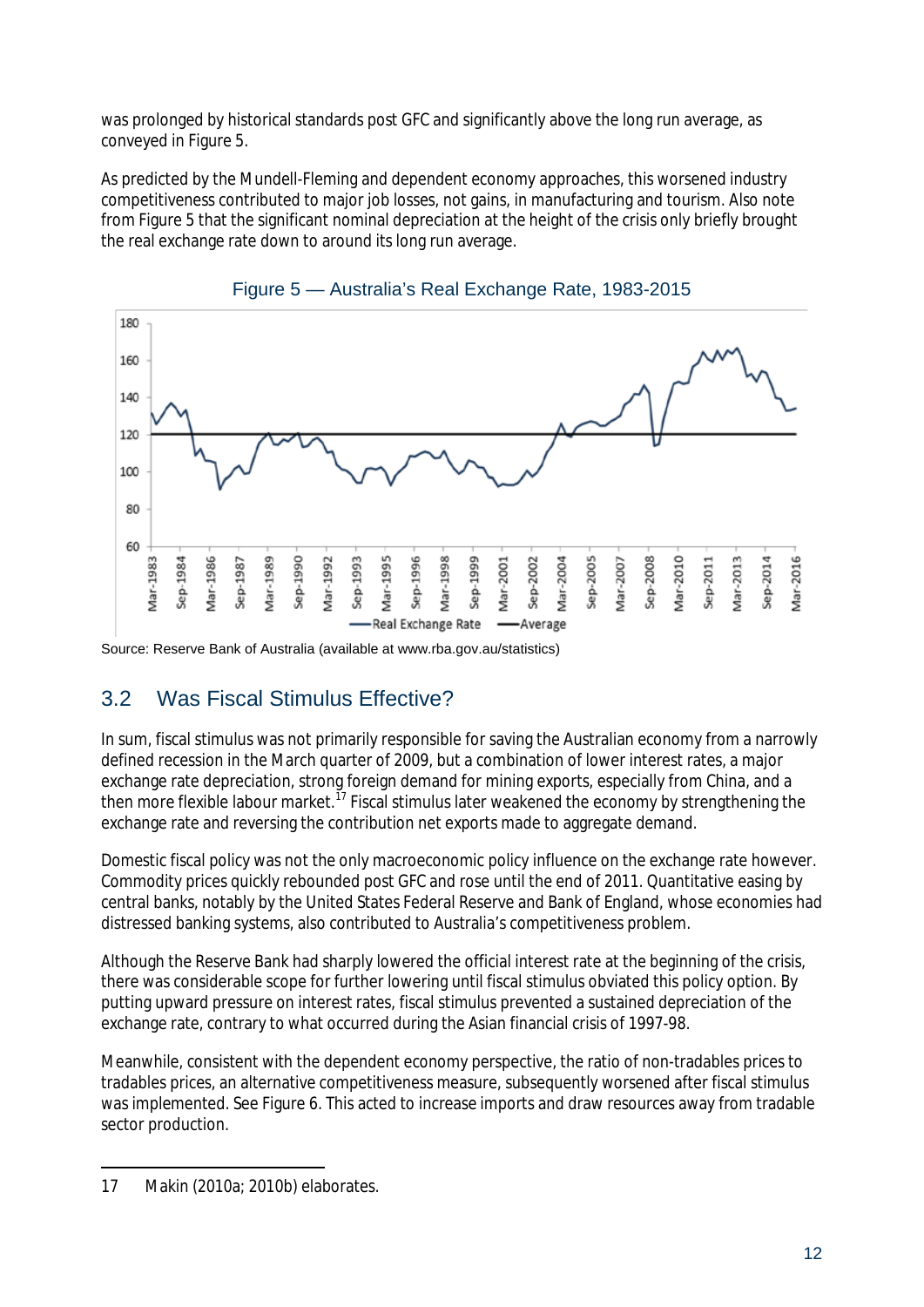Figure 6 — Worsening of Competitiveness — Non-tradables to Tradables Prices



Source: Reserve Bank of Australia, Statistics, CPI Table G2, available at http://www.rba.gov.au/statistics/index.html

In sum, the nature of Australia's fiscal stimulus was misconceived because it emphasised transfers, unproductive expenditure such as school halls and pink batts, rather than tax relief and/or supply side reform, as occurred for instance in New Zealand where marginal income tax rates were reduced, infrastructure was improved and the regulatory burden on business was lowered. The scale of spending was unnecessarily large and subsequently proved counterproductive by working against keeping interest rates and the exchange rate lower for considerably longer, as occurred during the Asian crisis.<sup>[18](#page-12-0)</sup>

A more specific claim is that Australia's fiscal stimulus response saved 200,000 jobs based on Treasury modelling of the long run empirical relationship between GDP and employment. However, a key factor that contributed to the unemployment rate not exceeding 6 per cent, compared to unemployment reaching over 10 per cent in the early 1990s recession, was the highly flexible labour market due to the Work Choices policy operative at the time of the GFC.

Commodity prices quickly rebounded in 2010-11, soon after the worst of the GFC had passed, to reach new record highs. At that time, a cut in government spending would have been the most appropriate fiscal response to boost business confidence and take upward pressure off the exchange rate.

 $\overline{a}$ 

<span id="page-12-0"></span><sup>18</sup> Intertemporal dynamic stochastic general equilibrium (DSGE) modelling of the global economy by McKibbin and Stoeckel (2009) predicted fiscal stimulus would have an initial effect on GDP, but that the impact of higher real interest rates on investment and on net exports (via higher real exchange rates in advanced economies that stimulated relatively more) offsets this effect in subsequent years.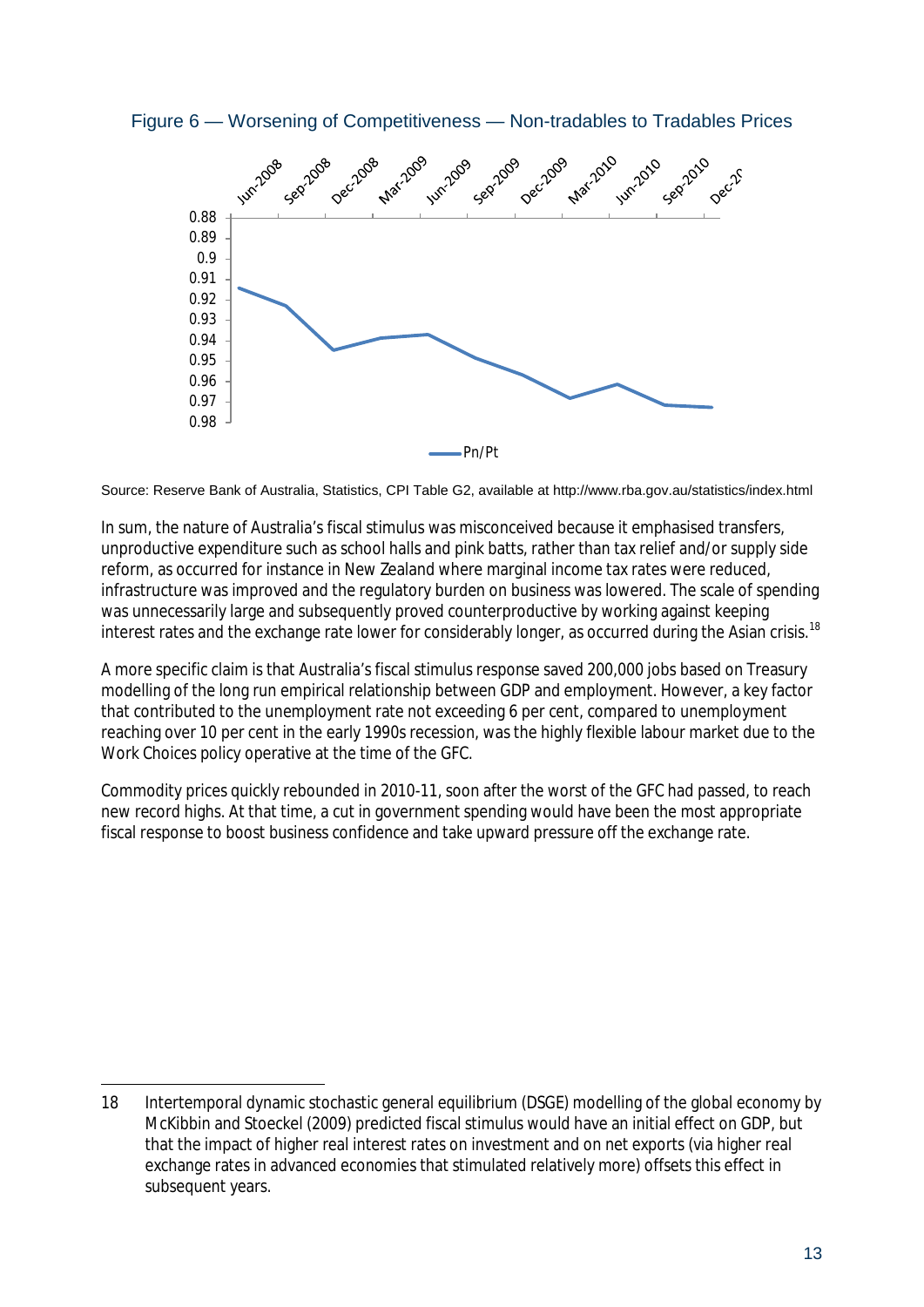# **4. THE CURRENT ECONOMIC ENVIRONMENT**

#### 4.1. The Global Context

In the five years before the GFC average world economic growth was close to 5 per cent per year, but has since averaged around 3 per cent, with average growth in advanced economies falling proportionately more than in emerging economies. See Figure 7.





This growth deceleration has been due to numerous factors. First, trade protectionism via opaque means such as countervailing duties and anti-dumping action, has slowed international trade, a key driver of world growth.<sup>[19](#page-13-0)</sup> Second, China's pre-crisis growth rate of around 10 per cent per annum proved unsustainable in light of the world trade slowdown, China's company indebtedness and non-performing loans in its banking sector. Third, commercial banks in advanced economies have lent less freely post GFC due to increased financial regulation and greater risk aversion, which has constrained private investment.

Finally, fiscal stimulus failed to deliver as G20 governments expected, instead leaving a legacy of high public debt. Public debt rose very sharply by historical standards in most advanced economies, notably in Australia, the US, UK, the Southern European economies and Japan due to the combined effects of fiscal stimulus, revenue falls and, in the cases of the United States and United Kingdom, Treasury bank bailouts.

Source: IMF World Economic Outlook

<span id="page-13-0"></span> $\overline{a}$ 19 See World Bank (2015) for related discussion.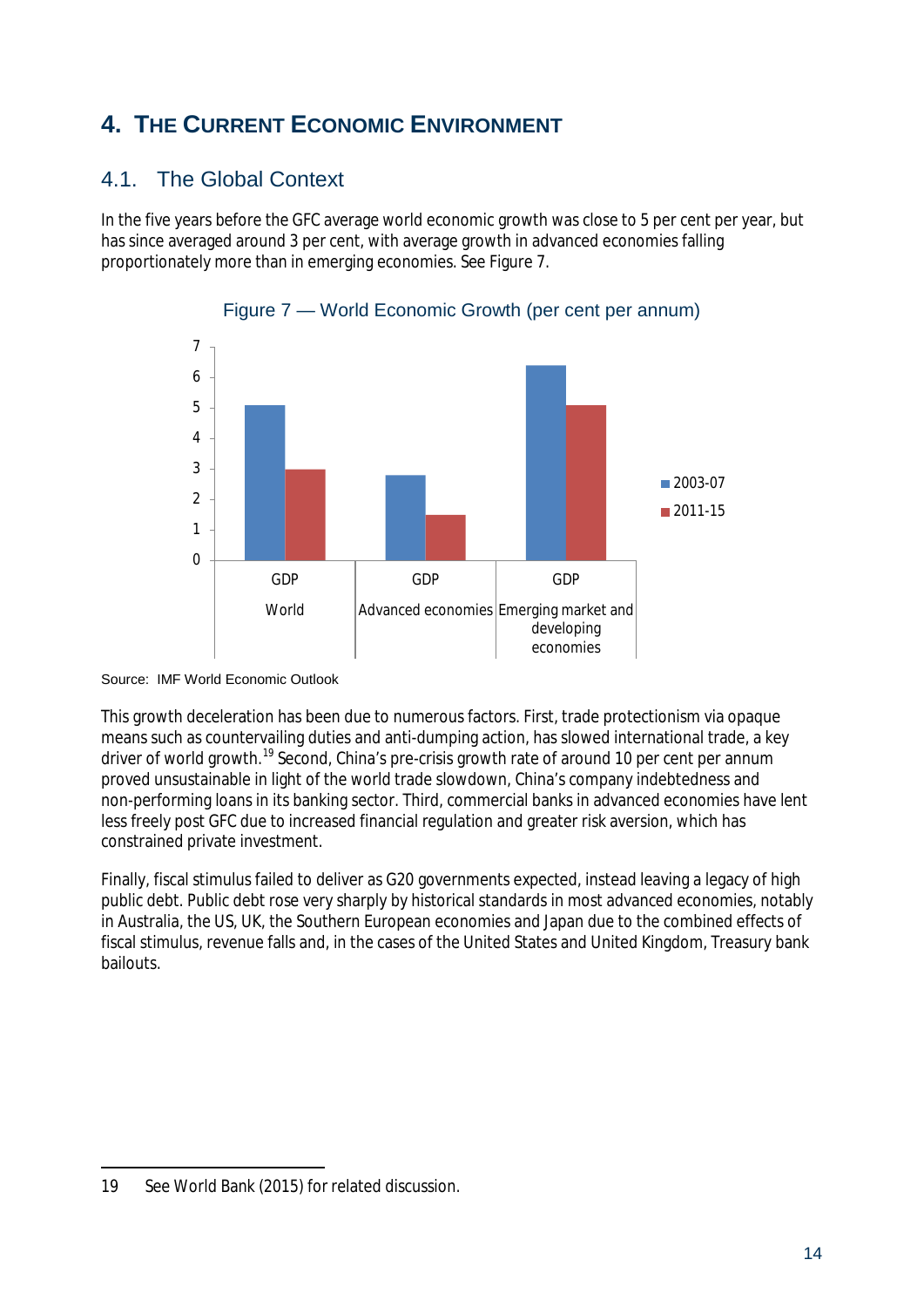Figure 8 shows the extent to which budget balances in G20 economies deteriorated post-GFC, with G20 advanced economies experiencing larger fiscal deficits on average than G20 emerging economies, which had been in surplus pre-GFC. Average budget deficits of G20 advanced and emerging economies exceed those before the crisis which implies public debt continues to rise globally.<sup>[20](#page-14-0)</sup>



Source: IMF Fiscal Monitor

In addressing fiscal deficits governments have generally favoured higher taxes rather than reduced public spending. Taxation revenue has risen as a proportion of GDP in G20 advanced economies post GFC, especially in Europe, accounting in part for the region's barely positive growth. Meanwhile, government spending is generally higher than before the GFC.<sup>[21](#page-14-1)</sup>

#### 4.2. The Australian Context

Reflecting the global slowdown, the Australian economy post crisis has performed at half pace on an annual GDP growth per capita basis compared to the pre-GFC years.<sup>[22](#page-14-2)</sup> Per capita GDP growth grew at an average of close to 1 per cent between 2011 and 2015 whereas it averaged over 2 per cent in the five year period preceding the crisis. See Figure 9.

 $\overline{a}$ 

<span id="page-14-0"></span><sup>20</sup> Makin (2015) elaborates.

<span id="page-14-1"></span><sup>21</sup> IMF Fiscal Monitor (2016)

<span id="page-14-2"></span><sup>22</sup> GDP is the most widely used indicator of the economy's performance, but with an expanding population, GDP per capita is a better measure of macroeconomic progress.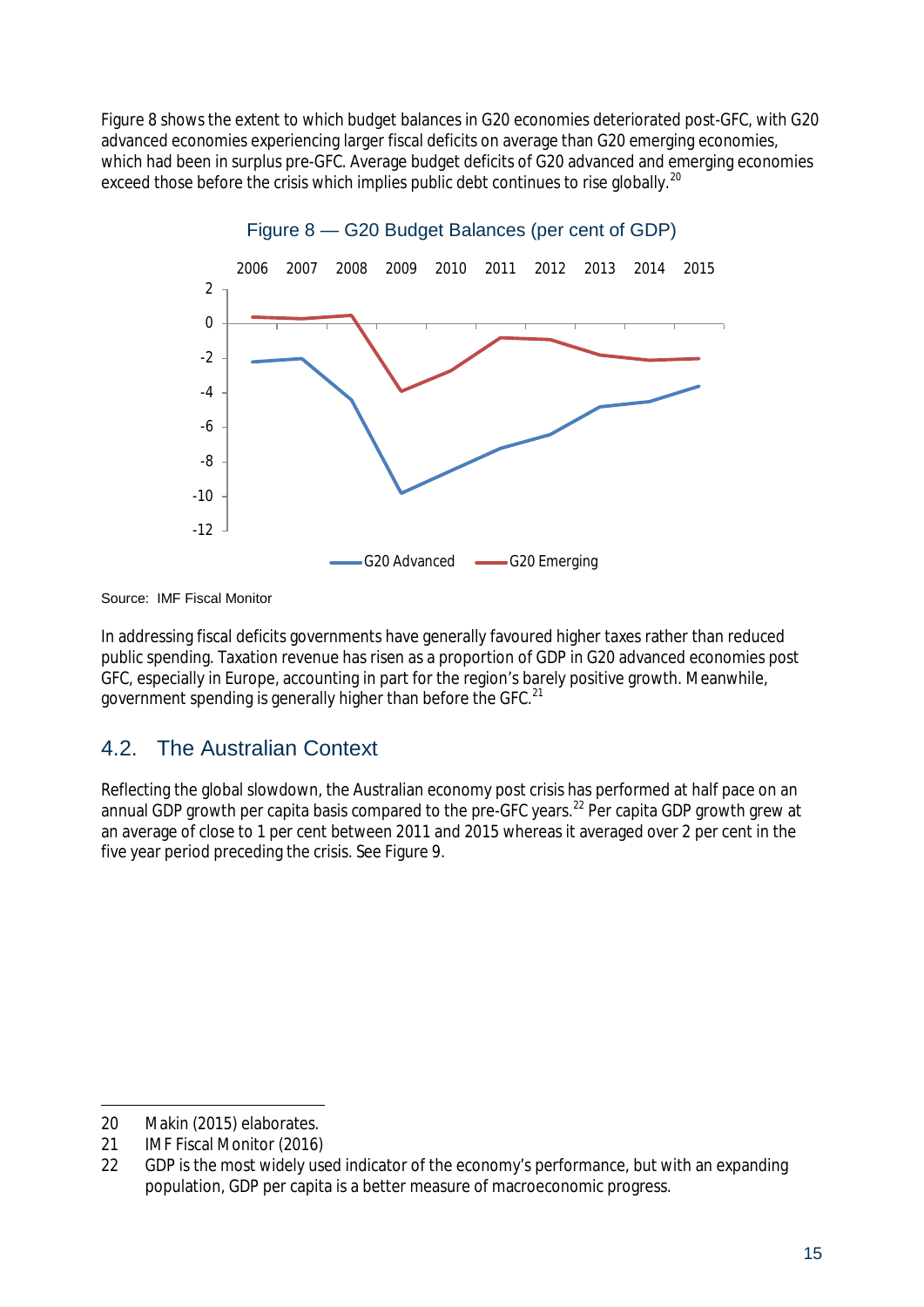

Figure 9 — Australian GDP Per Capita Before, After the GFC

The end of a commodity price super-cycle (see Figure 10) has also contributed to lower national income, especially according to the terms of trade adjusted real national income measure. Lower commodity prices contributed to a weaker exchange rate and partially alleviated Australia's international competitiveness problem.<sup>[23](#page-15-0)</sup>



Source: Reserve Bank of Australia, Statistics, www.rba.gov.au/statistics/

### **5. AUSTRALIA'S PUBLIC DEBT**

Australia's public debt growth post GFC ranks amongst the highest in the G20.<sup>[24](#page-15-1)</sup> Ongoing budget deficits and rising public debt have contributed to economic weakness in numerous ways. The alternative perspectives on fiscal stimulus outlined above help explain how Australia's fiscal predicament has contributed to the economy's failure to return to trend growth, contrary to the assumption Treasury made frequently in the wake of the fiscal stimulus measures of 2008-10.

Although Australia's public debt to GDP ratio at close to 30 per cent is not high by OECD standards, unlike other advanced economies, the bulk of around two thirds at federal level, is owed to foreign

Source: Australian Bureau of Statistics, Australian National Accounts, Cat 5206.0

 $\overline{a}$ 23 See Makin (2014) for further discussion.

<span id="page-15-1"></span><span id="page-15-0"></span><sup>24</sup> See Mauro and Zilinsky (2016).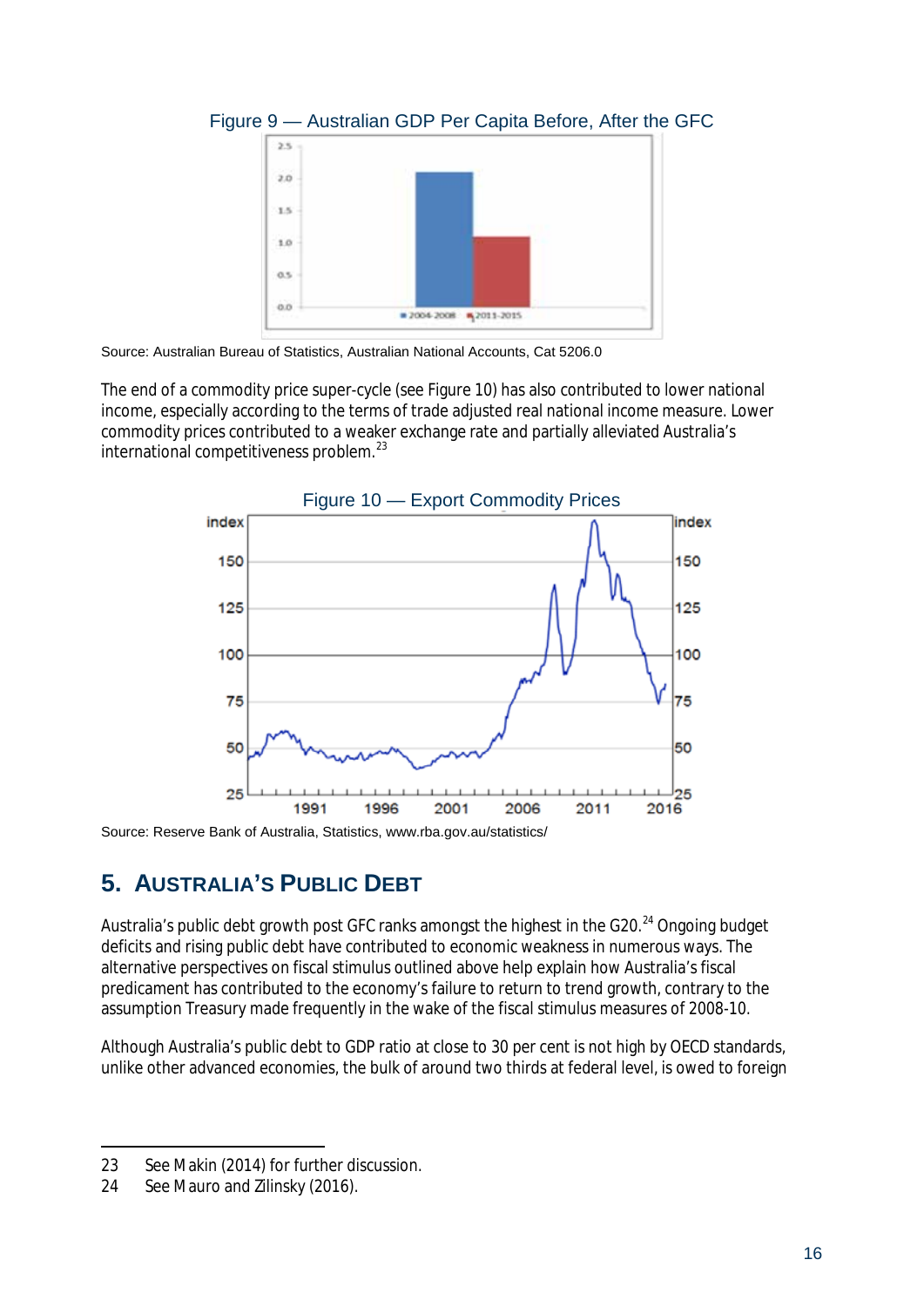entities.<sup>[25](#page-16-0)</sup> See Figure 11. Foreign public debt also now comprises a significant part of Australia's total foreign debt which stands at over 55 per cent of GDP in net terms.



Figure 11 — Foreign, Domestic Holdings of Australian Government Securities

Source: Makin and Pearce (2016); based on data from ABS 2016c; Australian Office of Financial Management, www.aofm.gov.au

Interest paid by the federal government on its outstanding debt was under \$4 billion before the GFC yet could reach \$20 billion, or one per cent of GDP, by the end of the decade. See Figure 12. The servicing cost on foreign debt incurred to fund unproductive expenditure is a net drain on national income and on future budgets, and could potentially spark a vicious circle of deficits and debt if world interest rate rises combine with an interest risk premium that eventuates from a credit rating downgrade.

<span id="page-16-0"></span> $\overline{a}$ 25 Federal public debt measures subsequently cited in this paper are in net terms. Makin and Pearce (2014) discusses post-GFC State and Territory public debt.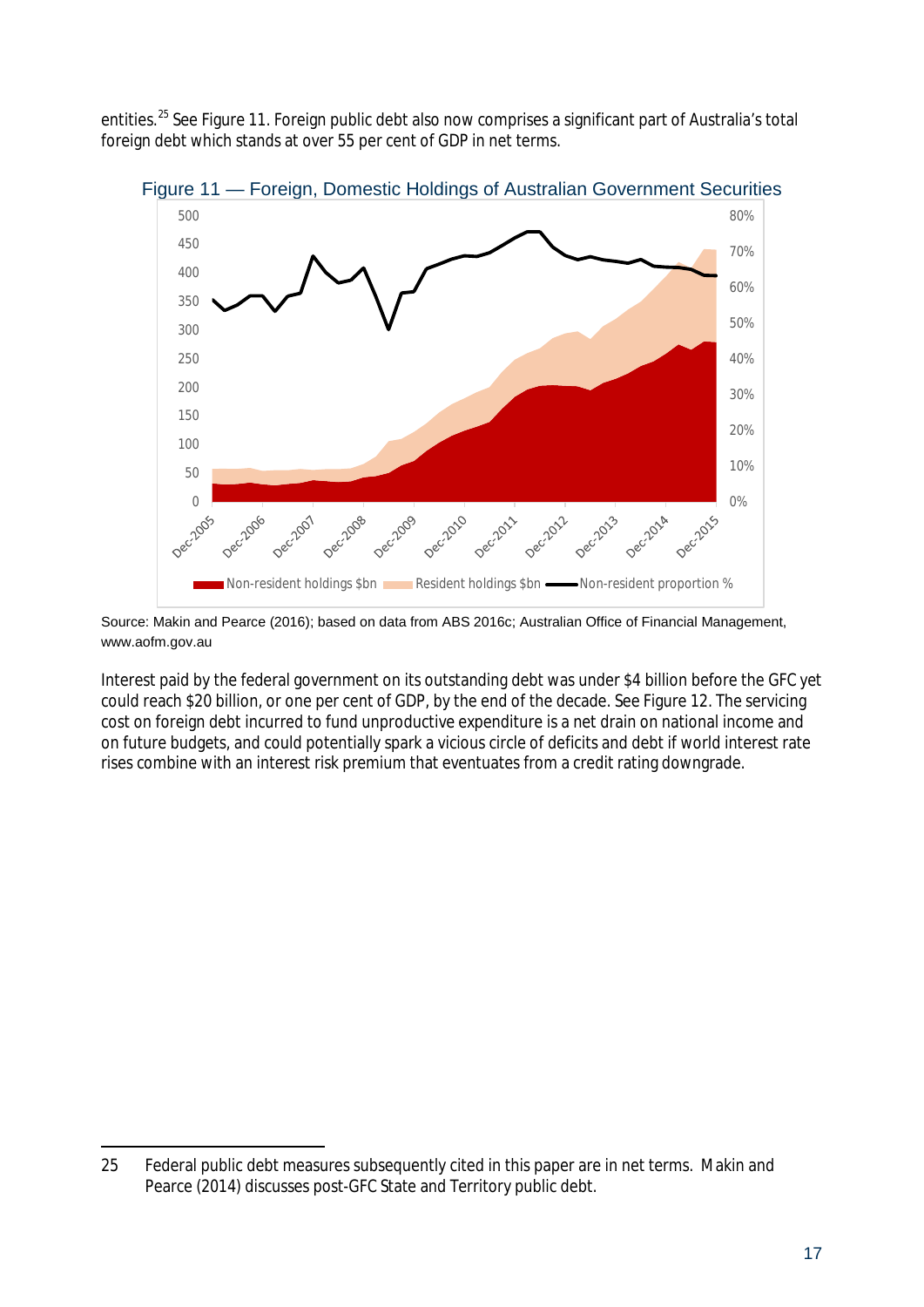

Figure 12 — Public Debt Interest on Australian Government Securities (\$ billion)

Source: Australian Treasury, Mid-Year Economic and Fiscal Outlook, Table D1

Around two thirds of this public debt interest (PDI), one of the fastest growing outlay items in the federal budget, is paid to foreign bondholders. PDI is 4.3 times Australia's foreign aid outlays, 1.7 times higher education spending, 1.6 times unemployment benefits and 1.4 times spending on the Pharmaceutical Benefits Scheme (PBS) for 2016-17.<sup>[26](#page-17-0)</sup> See Figure 13.



Figure 13 — PDI Compared to Other Major Expense Items, 2016-17

Source: Treasury Budget Papers 2016-17

#### 5.1 The Government Balance Sheet and Creditworthiness

Government balance sheets measure public sector asset and liability positions. The difference between them, net worth, reflects fiscal performance over time. Public debt worsens the government's balance sheet if unmatched by public assets in the form of productive infrastructure. The bulk of federal government spending is on transfers and services that yield no economic return, such as social security and welfare, (the single biggest expenditure category), health, general public services, and defence.

<span id="page-17-0"></span> $\overline{a}$ 26 Ironically, this annual income transfer abroad, to be paid in perpetuity unless public debt is reduced, exceeds the original cost of the one-off cash transfers central to the first fiscal stimulus package in 2008-09.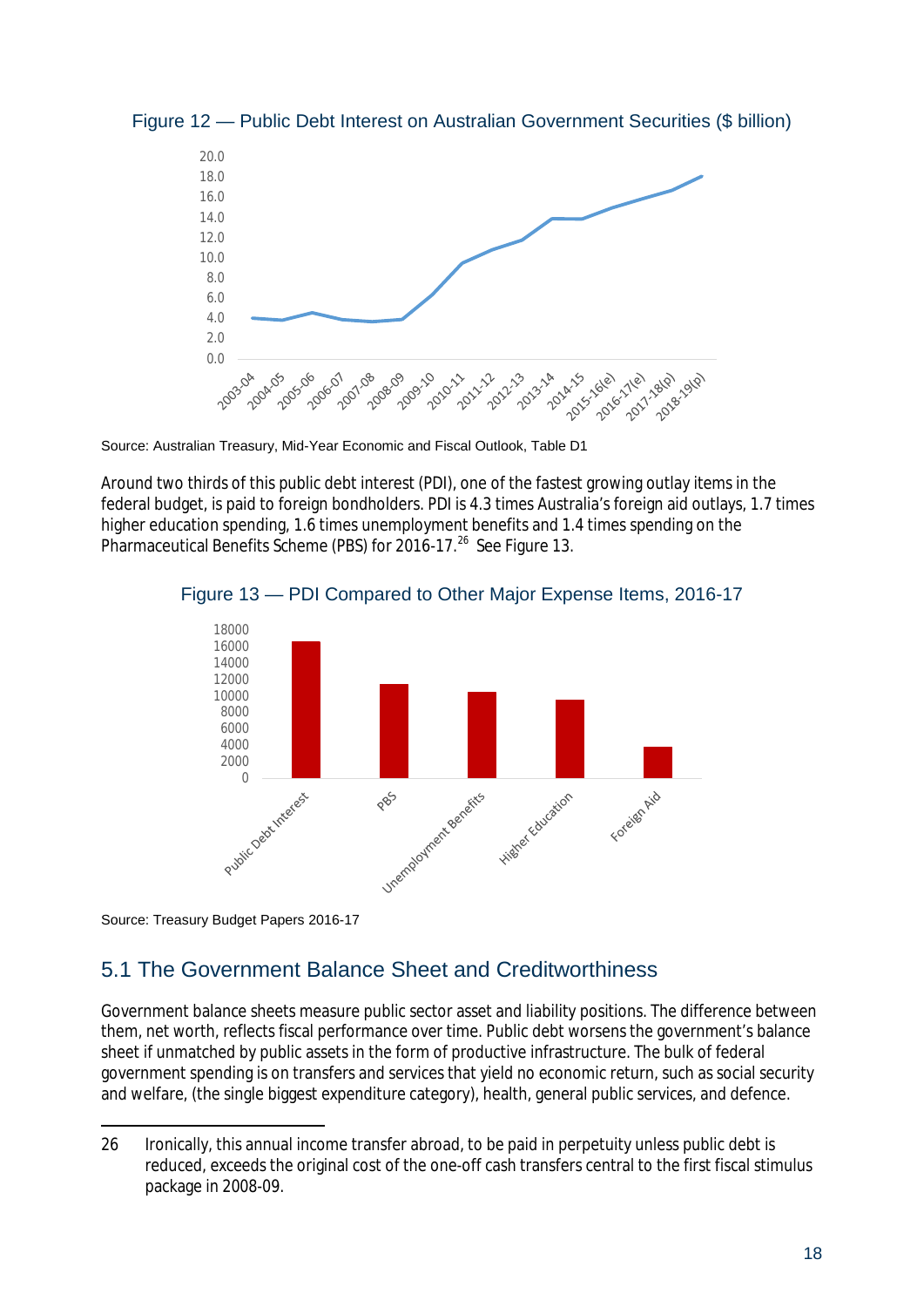Hence, federal government borrowing to fund these outlays worsens the government's balance sheet as there are no matching asset items.

The federal government's net worth, which includes the assets of the Future Fund, has deteriorated substantially since the GFC. Due to escalating public debt it has been significantly negative since 2009-10. See Figure 14.





Australia is one of 12 economies in the world with AAA credit rating. In the Asia-Pacific region, only Singapore and Canada rate as highly. The federal government was last downgraded from AAA to AA- in 1986 after a major currency crisis when its public debt to GDP was 24 per cent compared to the present 28 per cent. Notice of another credit rating downgrade would have the following macroeconomic effects.

First, interest rates on government bonds would rise to reflect a higher risk premium, though to what extent would depend on the bond market's reaction, which is difficult to predict. If the risk premium was for instance 30 basis points, public debt interest would rise annually by another \$1.5 billion as the federal government's gross debt nears \$500 billion.

Second, the downgrade would affect the entire interest rate spectrum, feeding through to rates faced by State governments and the major banks on overseas borrowings, ultimately affecting mortgage and commercial loan rates. Third, confidence would be affected, dampening business investment, construction, and private consumption. Moreover, world interest rates are likely to rise in coming years, thereby further increasing PDI paid abroad and subtracting more from national income.

#### 5.2 Reducing Federal Public Debt

Public debt can only be reduced by running budget surpluses that enable debt retirement, thereby improving the government's net worth position and lowering Australia's foreign public debt exposure. According to the Commonwealth Charter of Budget Honesty 1998, the federal government is also supposed to achieve budget surpluses on average over the course of the economic cycle. Substantially higher primary budget surpluses are needed to meet the objectives of (i) restoring net worth to zero (ii)

Source: Treasury Budget Papers 2016-17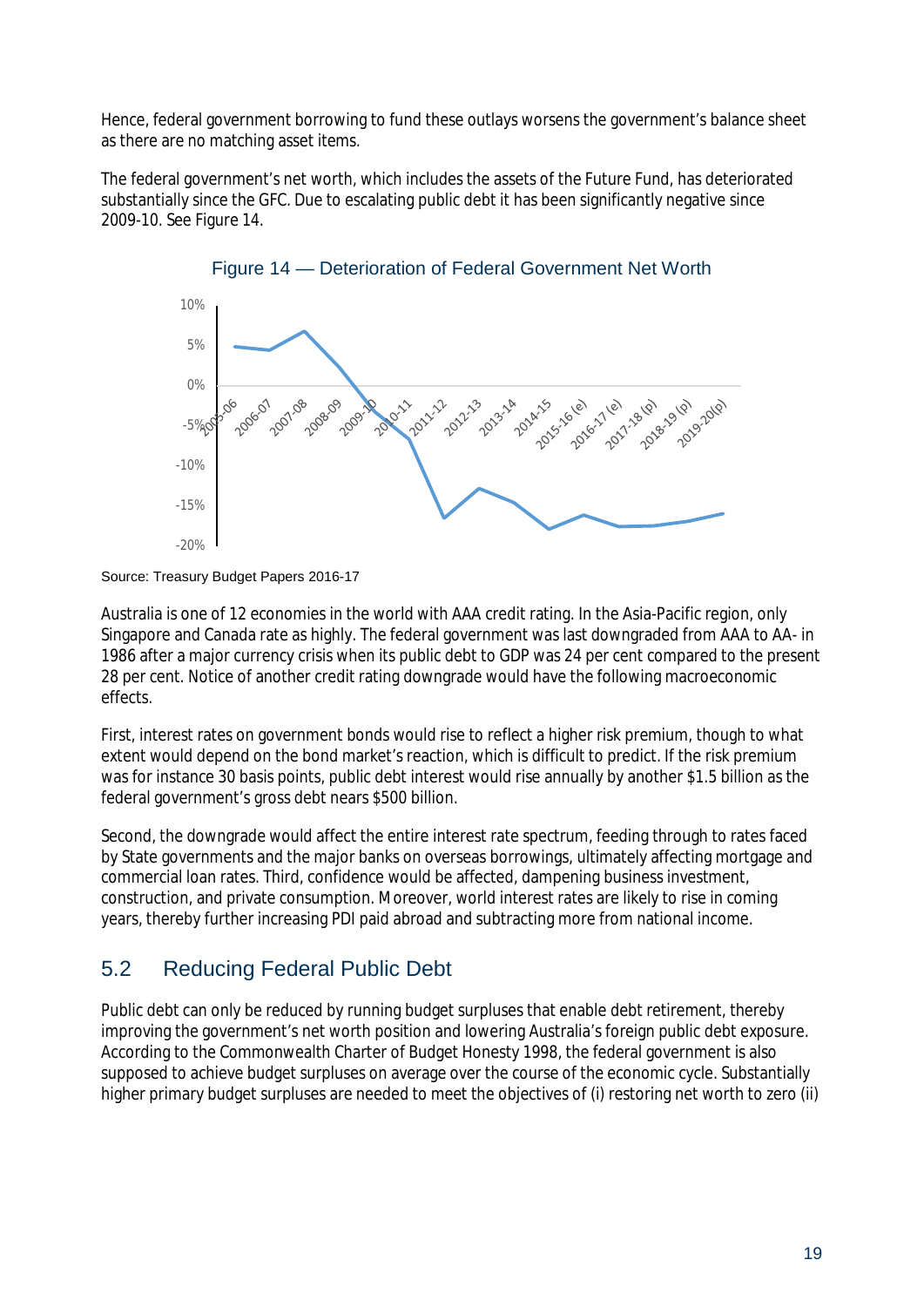eliminating foreign debt and (iii) balancing the budget over the cycle. The more urgent the need to meet these objectives, the higher federal budget surpluses have to be.<sup>[27](#page-19-0)</sup>

For instance, to restore net worth within 10 years, budget surpluses would persistently have to run at 3.6% of GDP for 5 successive years, or 2% of GDP for 10 successive years. To eliminate foreign public debt, primary budget surpluses would persistently have to run at 4.7 % of GDP for 5 years or 2.6% for 10 years. To balance the budget over the cycle, primary budget surpluses would persistently have to run at 4.1% of GDP for 5 years or 2.2% for 10 years, over twice the primary balance projected by Treasury on current budget settings. See Figure 15.





### **6. PERSPECTIVES ON FISCAL CONSOLIDATION**

Fiscal consolidation on this scale is generally thought to have a negative macroeconomic impact. For instance, reflecting the Keynesian argument that cutting government spending reduces aggregate demand in the short run, it is frequently asserted that budget repair achieved this way would worsen economic conditions.

Yet there are theoretical grounds for believing that fiscal consolidation can improve subsequent macroeconomic performance over the medium to longer term.<sup>[28](#page-19-1)</sup> Just as fiscal stimulus has negative repercussions according to the perspectives canvassed above, fiscal repair has corresponding positive

Source: Makin and Pearce (2016)

<span id="page-19-0"></span> $\overline{a}$ 27 Makin and Pearce (2016) exposits the methodology for estimating primary budget surpluses required to reduce debt to targeted levels.

<span id="page-19-1"></span><sup>28</sup> Alesina, Favero and Giavazzi (2015) examine fiscal consolidation programs in 16 OECD economies over a 30 year period and find that output losses associated with expenditure reduction are on average zero, whereas tax-based adjustments are associated with deep and lasting recessions. Earlier studies that provide international evidence that fiscal consolidation can improve economic performance include Cogan et al (2013), Giavazzi, Jappelli and Pagano (2000), and Gupta et al (2005).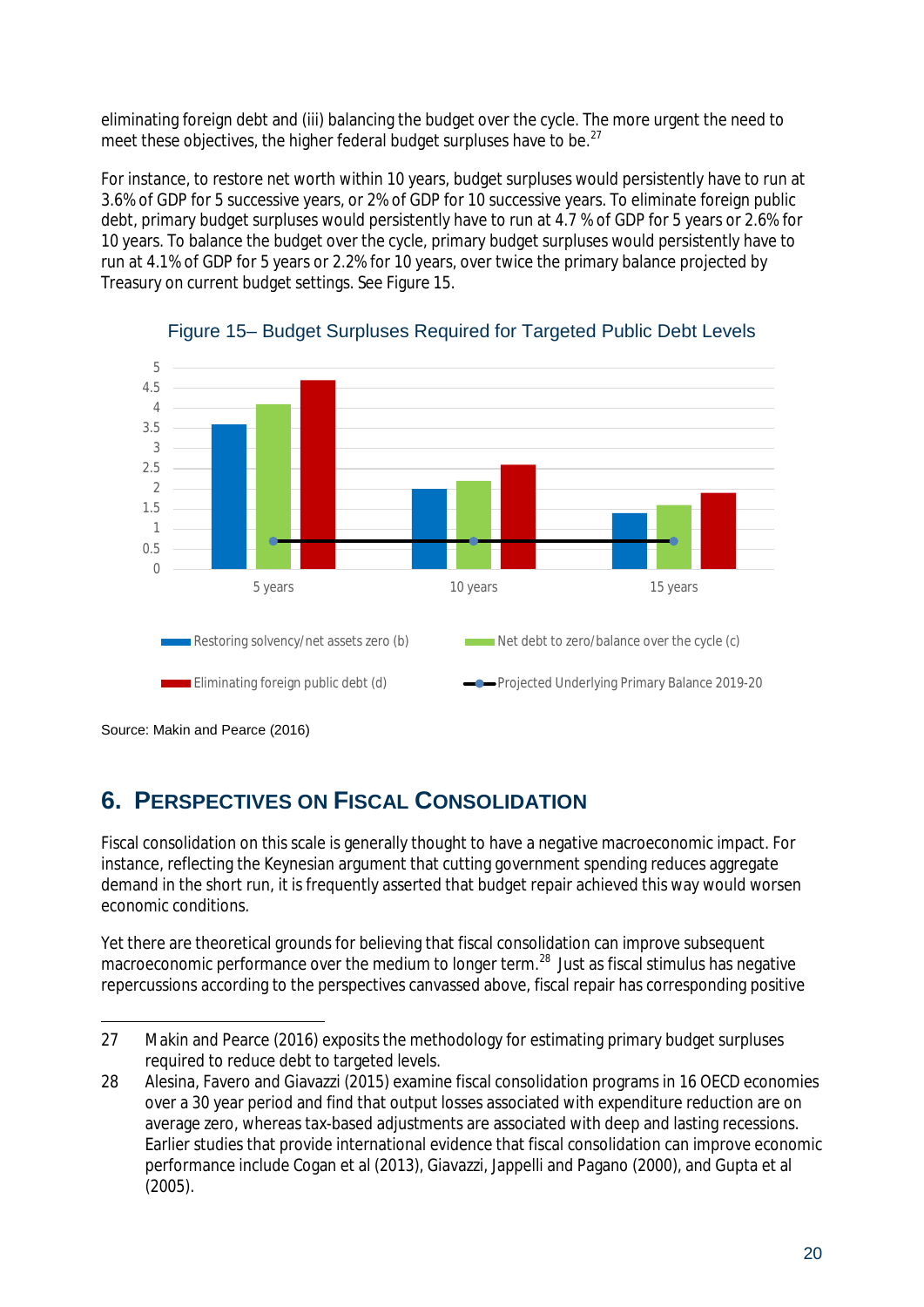repercussions. These occur through a number of channels, although the nature of the fiscal consolidation, specifically whether it involves (i) cutting government consumption, (ii) cutting government investment, (iii) cutting government transfers, or (iv) raising taxes, is critical.

In this context, a distinction can be made between "good" and "bad" fiscal consolidation in terms of its macroeconomic impact. Good fiscal repair involves cutting unproductive government spending, including program overlap between different tiers of government. On the contrary, bad fiscal repair involves cutting productive infrastructure spending, or raising taxes that distort incentives to save and invest.

Consistent with the loanable funds perspective outlined above, a cut in government consumption raises public and national saving relative to national investment, which reduces foreign borrowing. In turn, this stems a rise in foreign public debt, reduces public debt interest that would otherwise be paid abroad, and hence results in a national income gain. See Box 2.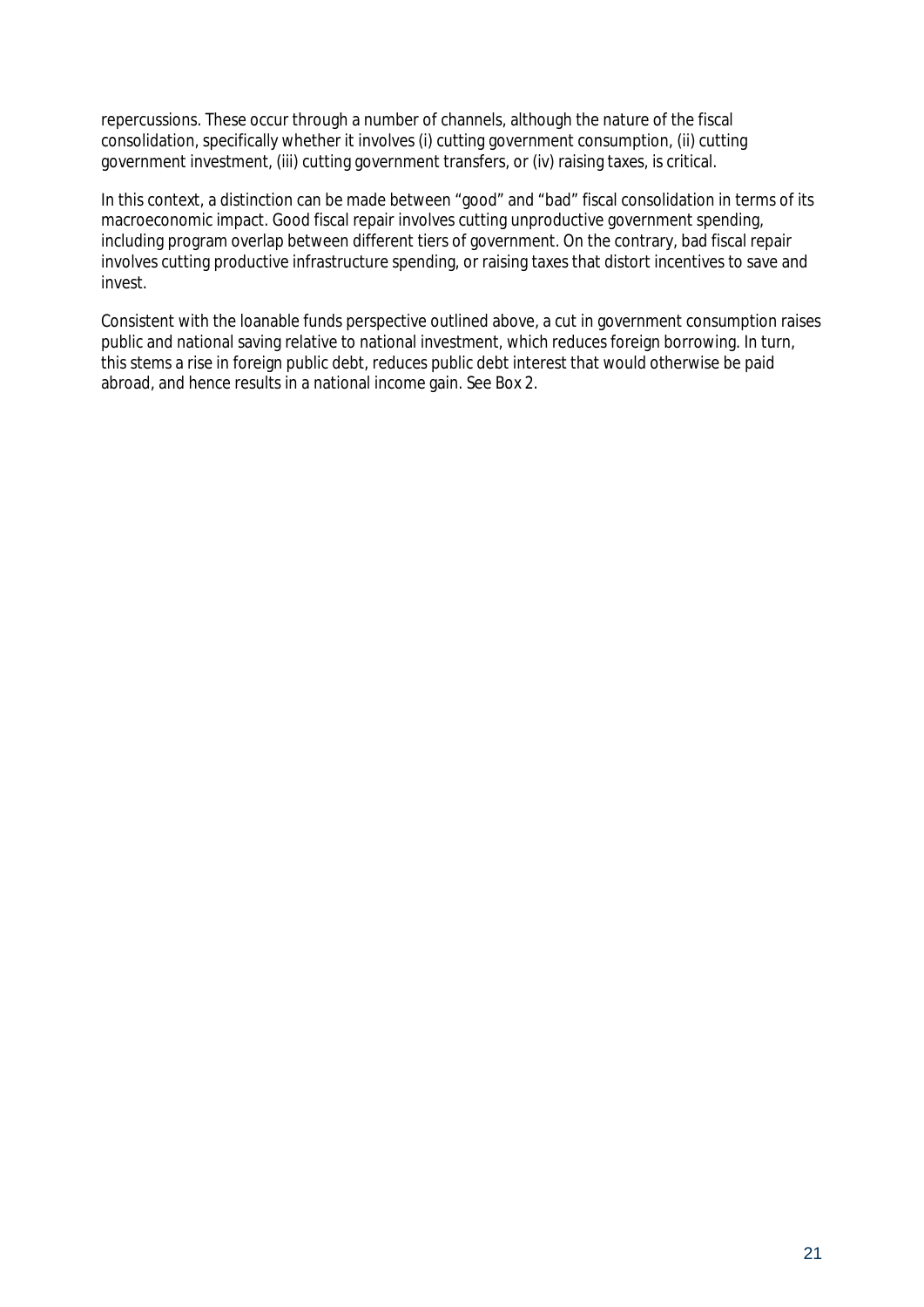#### Box 2 — Fiscal Consolidation, the External Deficit and National Income

The link between fiscal and external account deficits can be explained with reference to aggregate saving, investment and capital flows. Private saving is national disposable income less private consumption. That is,  $S_p = (Y_d - T - C_p)$  where  $Y_d$  is national disposable income, T is income taxes, net of transfer (including welfare) payments and  $C<sub>a</sub>$  is private sector consumption. Public saving is the difference between taxes less public consumption. That is,  $S = (T - C_a)$  where  $C_q$  is public consumption. Total domestic saving is the sum of private saving and public saving,  $S = S_n + S_\circ = (Y_d - T - C_n) + (T - C_\circ)$ 

If saving is unresponsive to domestic interest rate, *r*, domestic saving can be depicted by the vertical supply schedule in Figure B2 which is fixed for a given level of national income, and total consumption. Total domestic investment is private investment  $(I_1)$  which is negatively related to the real interest rate, (r), plus public investment,  $(I_{\nu})$ , assumed to be autonomous. If the economy is small and capital mobility is high, the domestic long term interest rate is set by the world interest rate (r*\**)*.*

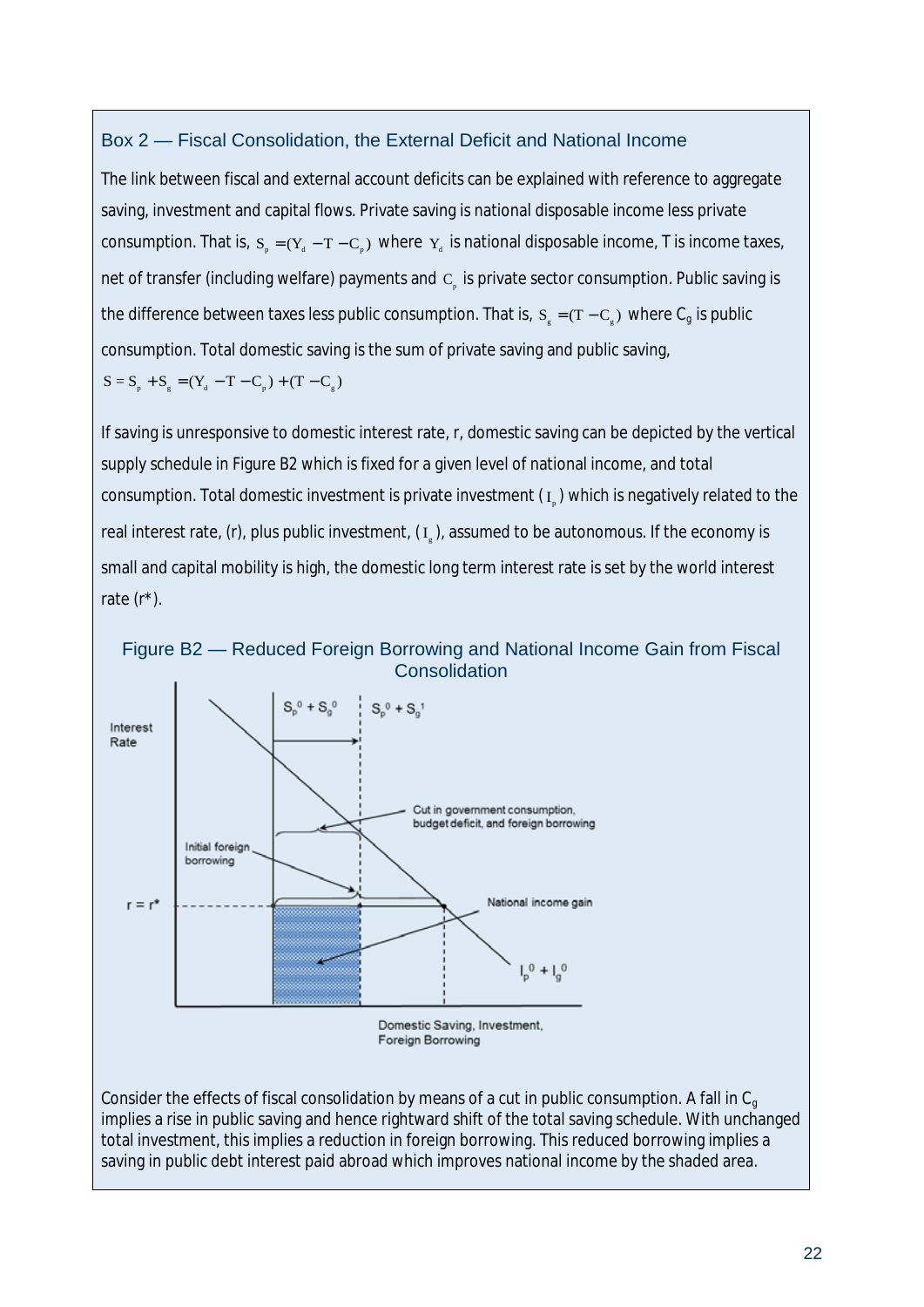According to the Mundell-Fleming perspective, cutting government consumption puts downward pressure on domestic interest rates, lowers capital inflow and hence the exchange rate, which improves international competitiveness.<sup>[29](#page-22-0)</sup> Business confidence should also improve, increasing private investment, which increases the capital stock and raises economic growth in the medium term. $^{30}$  $^{30}$  $^{30}$ 

Reducing public investment in the form of productive infrastructure is bad fiscal repair because it slows potential growth in the economy's capital stock on the supply side of the economy.<sup>[31](#page-22-2)</sup> So are permanent income tax increases which are contractionary insofar as they reduce household consumption spending and aggregate demand. In addition, income tax increases limit future growth by reducing work effort on the supply side of the economy. Meanwhile, increasing taxes on business reduces firms' capacity to pay higher wages and invest more, and provides an incentive for local and resident multinational firms to relocate operations abroad.

In sum, there is a large number of possible fiscal consolidation paths to achieve a targeted public debt ratio at a point in the future. Not only is the means by which fiscal deficits are reduced to achieve a given debt level, either via tax increases or spending cuts, the timing of fiscal consolidation is also critical. General equilibrium modeling for instance shows the timing of particular forms of consolidation significantly influences the scale of any cumulative output loss.<sup>[32](#page-22-3)</sup>

# **7. CONCLUSION**

Prior to the GFC, fiscal policy had ceased to operate as a short term stabilisation instrument. It had been assigned the longer term goals of raising public saving to reduce reliance on foreign borrowing and asset accumulation via the Future Fund to meet future contingencies, notably superannuation liabilities. On both theoretical and operational grounds, monetary policy was considered more effective in managing aggregate demand in the short run.

Yet fiscal stimulus was used aggressively, and ultimately ineffectively, in response to the GFC centred on North Atlantic economies. This was in contrast to the macroeconomic policy response to the Asian crisis. At that time, fiscal policy remained relatively inert despite heavy trade exposure to Asia at the time, compared to relatively small trade exposure to the North Atlantic region during the GFC. Monetary policy during the Asian crisis assumed the lead role, and prolonged exchange rate depreciation insulated the economy from that external financial shock by boosting international competitiveness.

The Australian government's fiscal response to the GFC subsequently weakened the economy by contributing to the dollar's strength, and by creating pervasive policy uncertainty about how the budget would be repaired. Prolonged overvaluation of the exchange rate seriously worsened Australia's international competitiveness and harmed industries in the tradable sector, especially manufacturing.

Federal government spending, unlike State government spending, is overwhelmingly recurrent, including a large social welfare component which does not generate a return to the government to service the debt incurred to fund it. Fiscal consolidation focused on reducing recurrent government spending would exert downward pressure on market interest rates, lower foreign take up of

<span id="page-22-3"></span>32 See McKibbin and Stoeckel (2012) for further detail.

<span id="page-22-0"></span> $\overline{a}$ 29 Technically, if capital mobility is perfect, net exports rise fully to the extent of reduced public consumption.

<span id="page-22-1"></span><sup>30</sup> See Beetsma et al (2015).

<span id="page-22-2"></span><sup>31</sup> Infrastructure projects should be assessed using cost-benefit analysis, and by comparing prospective rates of return to funding costs. Makin (2015a) elaborates.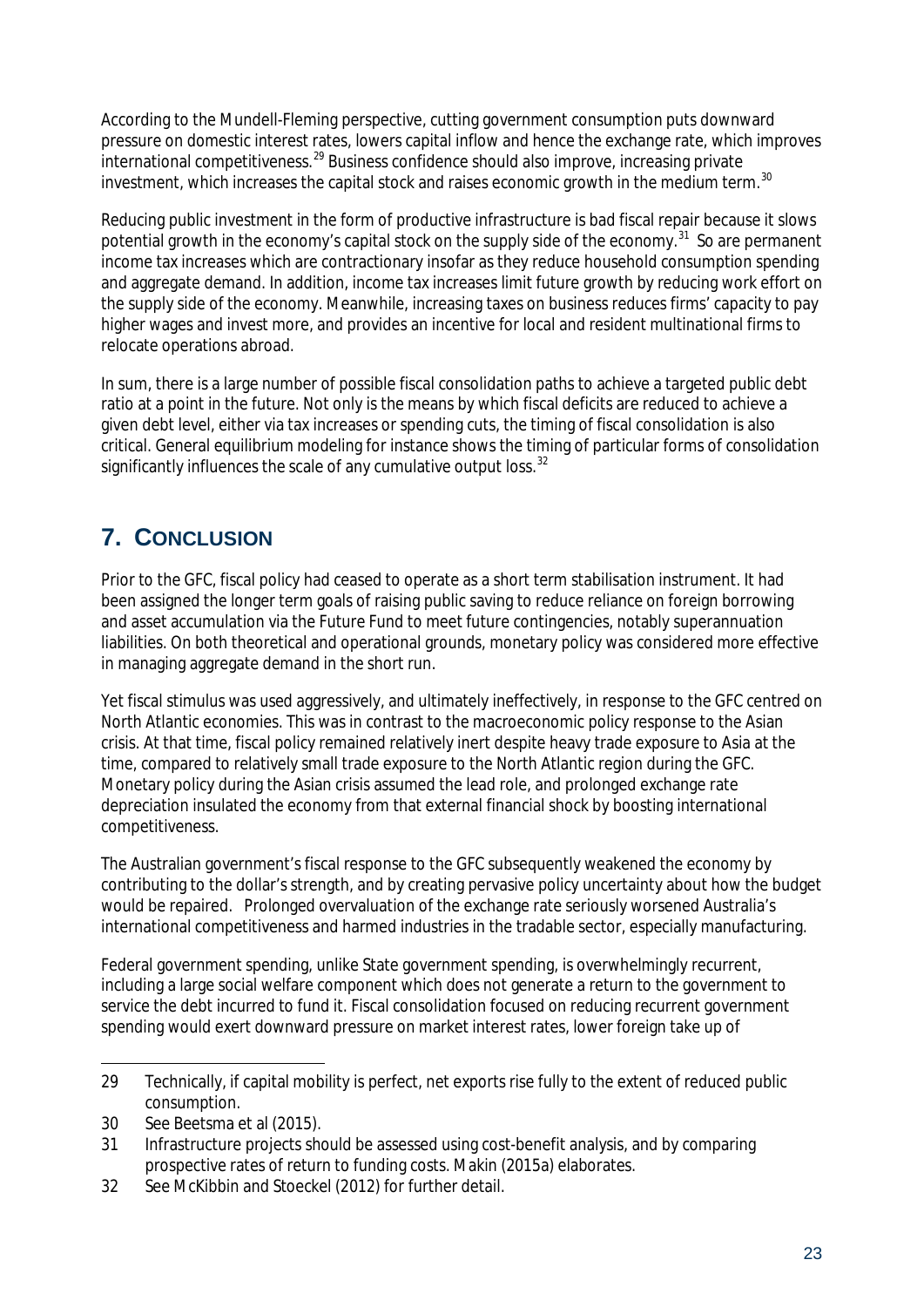government bonds, weaken the exchange rate and lift international competitiveness. At the same time, revenue neutral tax reform would improve productivity and growth in the long run, particularly company tax cuts that raise the economy's capital stock.

Fiscal repair of this kind would also lift business confidence, boost private investment and strengthen medium term economic growth. Reducing foreign public debt would also stem the national income loss from unrequited interest paid abroad. Failure to turn around the public debt driven deterioration of the federal government's balance sheet significantly increases the chance of a downgrade by the major credit rating agencies. Past experience shows that once the AAA rating is lost, a prolonged period of prudent budgeting is needed to restore it.

For this reason, and given the macroeconomic benefits that it potentially bestows, fiscal consolidation focused on reducing government recurrent spending, combined with revenue neutral tax reform, should be the top fiscal priorities.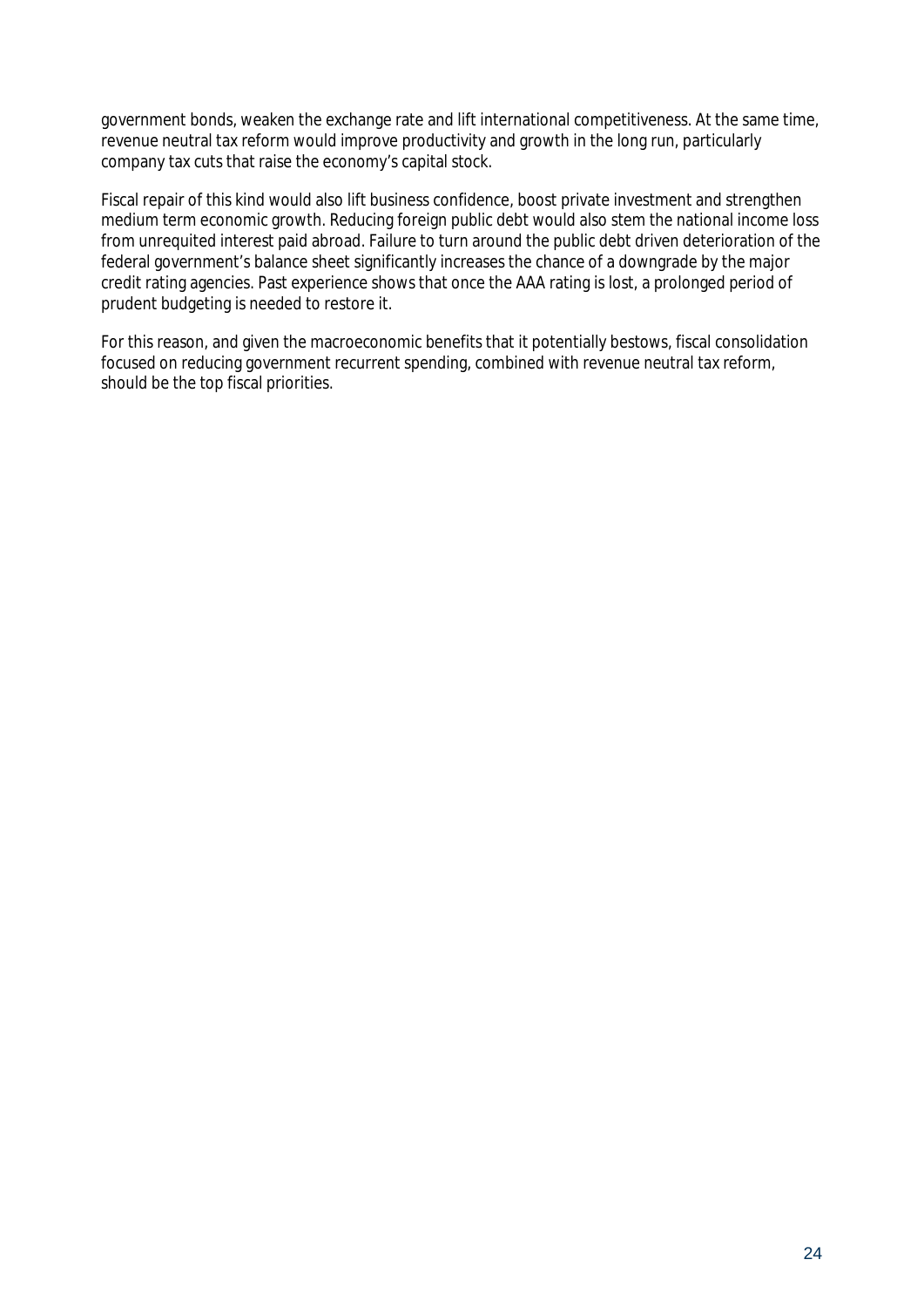### **REFERENCES**

Alesina, A., Favero, C. and Giavazzi, F. (2015) The Output Effect of Fiscal Consolidation Plans" *Journal of International Economics*, 96, S1, 19-42.

Auerbach, A. and Gorodnichenko, Y. (2013) "Fiscal Multipliers in Recession and Expansion" in Alesina, A. and Giavazzi, F. (eds) *Fiscal Policy After the Financial Crisis,* University of Chicago Press, Chicago.

Auerbach, A., Gale, W. and Harris, B. (2010) "Activist Fiscal Policy" *Journal of Economic Perspectives* 24 (4), 141-164.

Australian Bureau of Statistics (2016), *Australian National Accounts: National Income, Expenditure and Product*, Cat no 5206.0

Australian Bureau of Statistics (ABS) (2016) *Government Finance Statistics, 2013-14*, Australia, 5512.0

Australian Government (2015), *Mid-Year Economic and Fiscal Outlook 2015-16*, Canberra

Australian Government (2014), *Charter of Budget Honesty* Act 1998 No. 22, 1998 as amended 2014

Australian Government (2009), *Government Senators Minority Report on Stimulus Package* available at http://www.aph.gov.au/Parliamentary\_Business/Committees/Senate/Economics/Completed\_inquiries/ 2008-10/eco\_stimulus\_09/report/d01

Australian Office of Financial Management, www.aofm.gov.au

Barro, R. (1989) "The Ricardian Approach to Budget Deficits" *Journal of Economic Perspectives*, 3, 37-54.

Beetsma, R., Cimadomo,J., Furtuna, O. and Giulodori, M. (2015) "The Confidence Effects of Fiscal Consolidations" Working Paper Series No 1770, European Central Bank.

Born, B., Juessen, F. and G. Muller (2013) "Exchange Rate Regimes and Fiscal Multipliers" *Journal of Economic Dynamics and Control* 37, 446-465.

Chinn, M. and Prasad, E. (2003) "Medium Term Determinants of Current Accounts in Industrial and Developing Countries: An Empirical Exploration" *Journal of International Economics* 59, 47-76.

Cogan, J., Taylor, J., Wieland, V. and Wolters, M. (2013) "Fiscal Consolidation Strategy" *Journal of Economic Dynamics and Control*, (37), 404-421.

Cogan, J. Cwik T., Taylor J., and Wieland, V. (2010) 'New Keynesian versus Old Keynesian Multipliers' *Journal of Economic Dynamics and Control*, 34(3), 281-295.

Fleming, J. (1962), "Domestic Financial Policies Under Fixed and Under Floating Exchange Rates", *IMF Staff Papers*, 12, 369-80.

Giavazzi, F. and Pagano, M. (1990) "Can Severe Fiscal Contractions Be Expansionary: Tales from Two Small European Economies" in O. Blanchard and S. Fischer (eds) *NBER Macroeconomics Annual*, NBER, Chicago*.*

Giavazzi, F., Japelli, T. and Pagano, M. (2000) "Searching for Non-linear Effects of Fiscal Policy: Evidence from Industrial and Developing Countries" *European Economic Review*, 44, 1259-1289.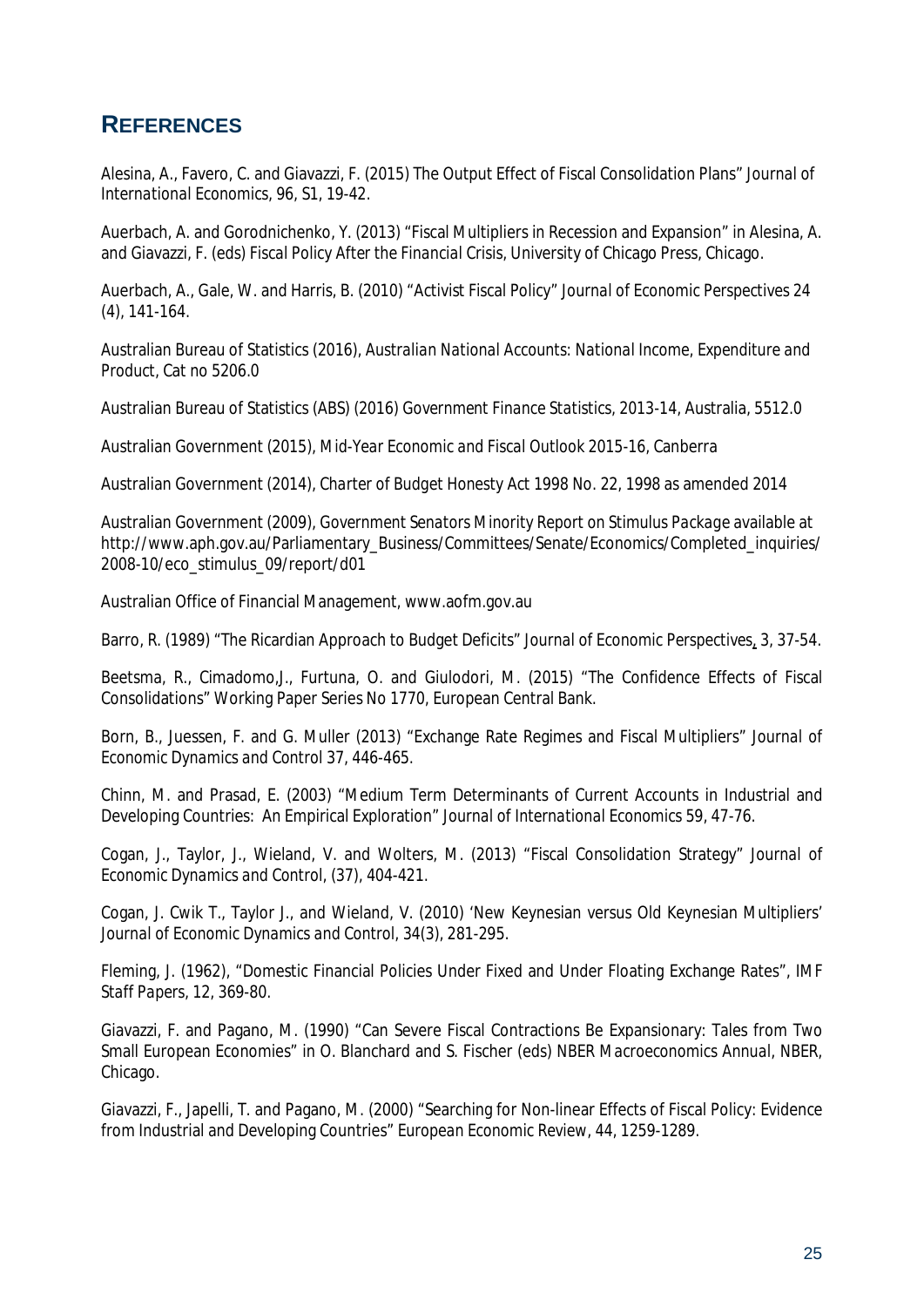Gupta S., Clements, B., Baldacci, E. and Mulas-Grenados, C. (2005) "Fiscal Policy, Expenditure Composition, and Growth in Low-Income Countries" *Journal of International Money and Finance* 24(3):441-463.

Guest, R. and Makin, A. (2013) "The Dynamic Effects of Fiscal Stimulus in a Two Sector Open Economy" *Review of Development Economics* 17(3), 609-626.

Heim, J. (2016) "Do Government Stimulus Programs Have Different Effects in Recessions or by Type of Tax or Spending Program?" *Empirical Economics* 51, 1333-1368.

Higgs, R. (1997) 'Regime Uncertainty: Why the Great Depression Lasted So Long and Why Prosperity Resumed after the War', *The Independent Review* 1(4), 561–90.

Ilzetzki, E., Mendoza, E., Végh, C. (2013) "How Big (Small?) are Fiscal Multipliers?" *Journal of Monetary Economics* 60 (2), 239–254.

International Monetary Fund (2015) *Fiscal Monitor*, *Now Is the Time Fiscal Policies for Sustainable Growth,* April, IMF, Washington DC

Lucas, R. and Sargent, T. (1979) "After Keynesian Economics" *Federal Reserve Bank of Minneapolis Quarterly Review*, Spring, 1-16.

Makin, A. (2017) *International Money and Finance*, Routledge, London.

Makin, A. (2015a) "Expansionary versus Contractionary Government Spending" *Contemporary Economic Policy* 33 (1), 56-65.

Makin, A. (2015b) "Has Excessive Public Debt Slowed World Growth?"(2015) *World Economics* 16(4), 235-267.

Makin, A. (2014) *Australia's Competitiveness: Reversing the Slide* (2014) Minerals Council of Australia, Canberra.

Makin, A. (2010a) Did Fiscal Stimulus Counter Recession? Evidence from the National Accounts" *Agenda* 17 (2), 5-16.

Makin, A. (2010b) "How Should Macroeconomic Policy Respond to Foreign Financial Crises?" (2010) *Economic Papers* 29, 2, 1-10.

Makin, A. and Humphries, J. (2014) "Reviewing the Review of a Fiscal 'Stimulus' Program" (2014) in S. Prasser and H. Tracey (eds) *Royal Commissions and Public Inquiries: Practice and Potential*, Connor Court, Ballarat.

Makin, A. and Narayan, P. (2013) "Re-examining the 'Twin Deficits' Hypothesis: Evidence from Australia

Makin, A. and Narayan, P. (2011) "How Potent is Fiscal Policy in Australia?" *Economic Papers* 30(3), 377-385.

Makin, A., Narayan, P. and Narayan, S.(2014) "What Expenditure Does Anglosphere Foreign Borrowing Fund?" *Journal of International Money and Finance* (with P & S Narayan) 40 (1), 63-78.

Makin, A. and Pearce, J. (2016) "Fiscal Consolidation and Australia's Public Debt" *Australian Journal of Public Administration* (forthcoming)